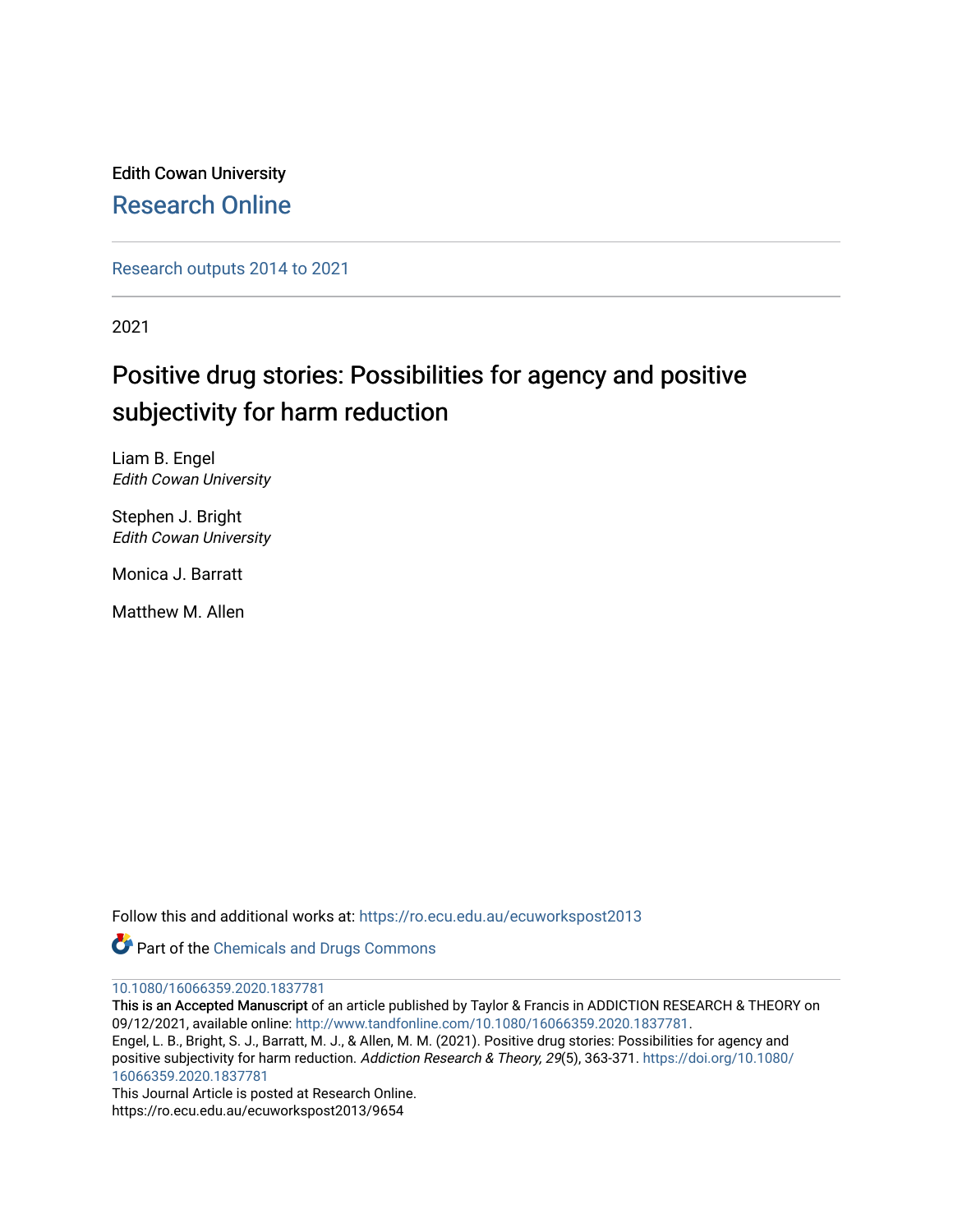## <span id="page-1-0"></span>**Positive drug stories: possibilities for agency and positive subjectivity for harm reduction**

Liam B. Engel 1, 2, 4

Stephen J. Bright 2, 3

Monica J. Barratt 4, 5

## Matthew M. Allen 6

- 1. News and Media Research Centre, University of Canberra, Bruce, Australia
- 2. School of Medical and Health Sciences, Edith Cowan University, Perth, Australia
- 3. National Drug Research Institute, Curtin University, Perth, Australia
- 4. Social and Global Studies Centre, RMIT University, Melbourne, Australia
- 5. National Drug and Alcohol Research Centre, UNSW Sydney, Sydney, Australia
- 6. Institute for Social Change, University of Tasmania, Hobart, Australia

Corresponding author:

Liam Engel

Address: 270 Joondalup Dr, Joondalup WA 6027

Phone number: +61 434 937 150

l.engel@ecu.edu.au

Word count: 6452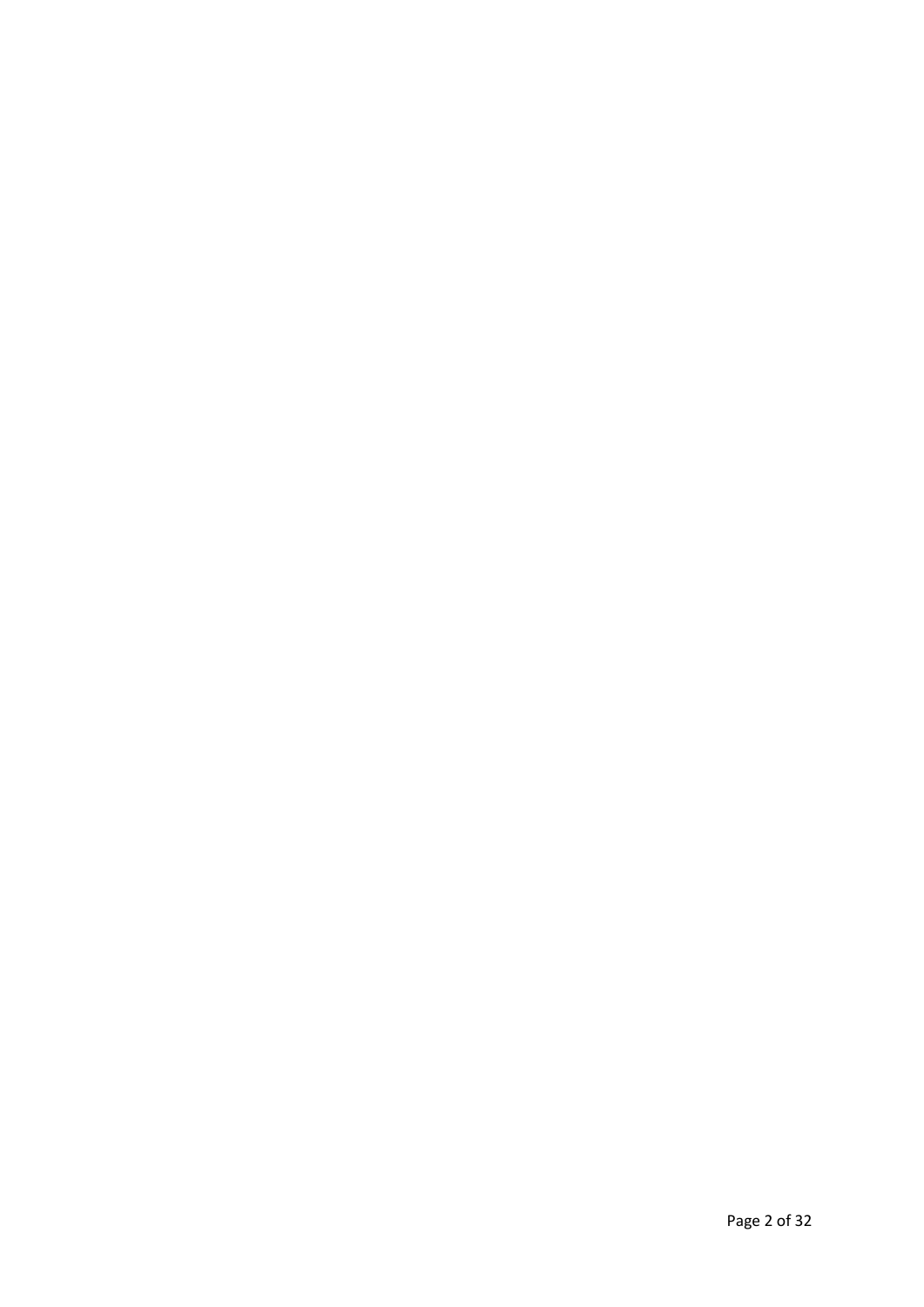## Contents

| Positive drug stories: possibilities for agency and positive subjectivity for harm reduction  1 |  |
|-------------------------------------------------------------------------------------------------|--|
|                                                                                                 |  |
|                                                                                                 |  |
|                                                                                                 |  |
|                                                                                                 |  |
|                                                                                                 |  |
|                                                                                                 |  |
|                                                                                                 |  |
|                                                                                                 |  |
|                                                                                                 |  |
|                                                                                                 |  |
|                                                                                                 |  |
|                                                                                                 |  |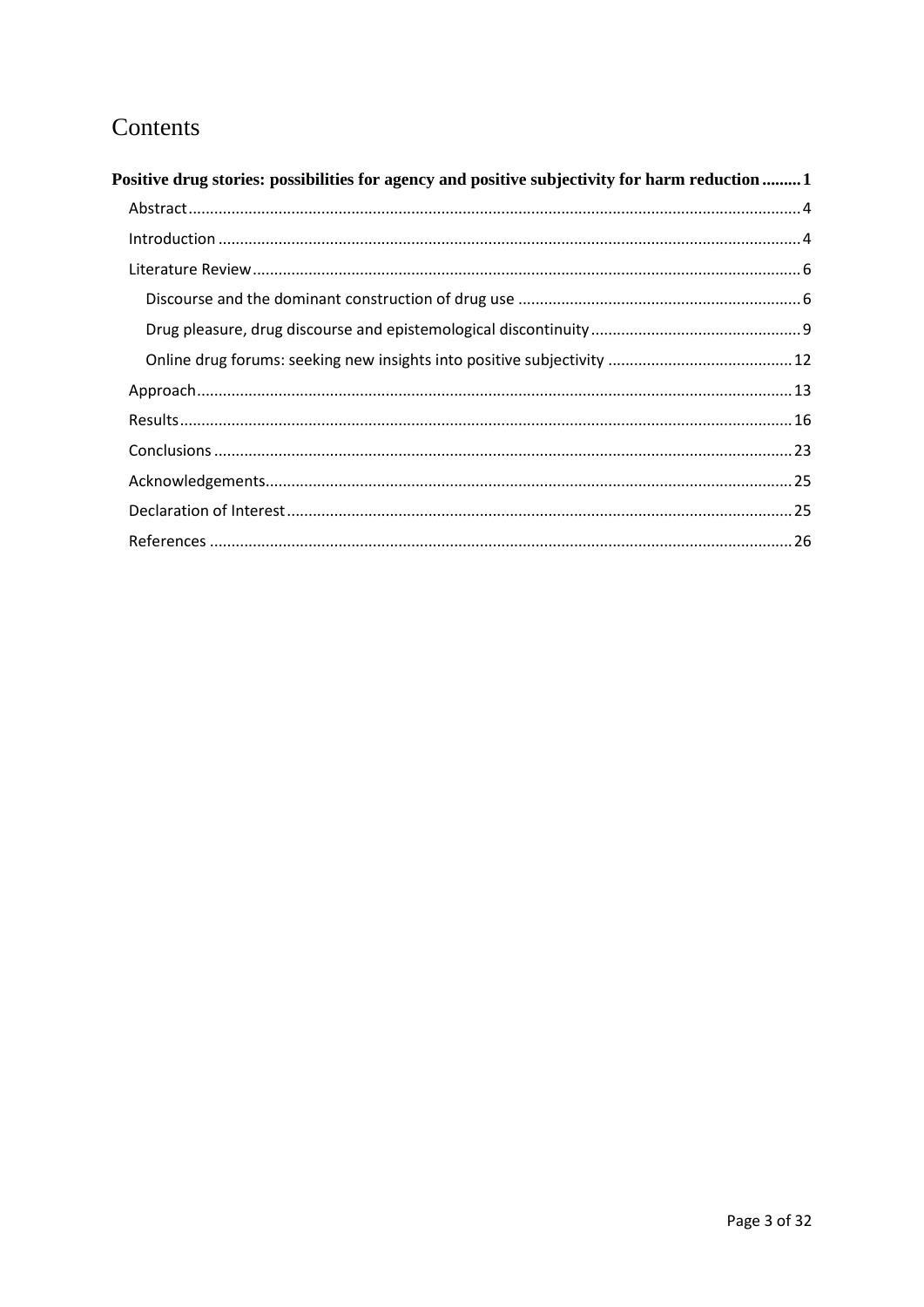## <span id="page-4-0"></span>**Abstract**

People who use drugs understand drugs and drug use in ways that are often different to the way knowledge of drug use is constructed within the dominant medico-legal discourse. Their experiences are, more often than not, represented in negative ways within dominant discourse, a disconnect that can create adverse consequences for people who use drugs, through the production of stigma and shame leading to poor health and social outcomes. A key difference in how drugs are understood by people who use drugs is the capacity of the former to recognise positive aspects of drug use and create more agentic subjectivities for themselves concerning their use of drugs. Using a thematic analysis of the online forum Australian Drug Discussion, hosted by Bluelight.org, we identify positive drug stories and the contexts of their emergence, as subversions or modifications of dominant understandings. We argue that positive understandings of drug use, as well as recognition of the way their expression serves to generate agency for people who use drugs within or against the confines of dominant discourse, may provide opportunities to limit further the harms flowing from stigmatisation and negativity.

Keywords: drug, discourse, pleasure, stigma.

## <span id="page-4-1"></span>**Introduction**

This paper explores some of the ways in which people who use drugs (PWUD) discuss their experiences of drug use and the relationship between those experiences and the normative ways in which drug use is more generally understood. This exploration shows how there is a disconnect between the self-expression of PWUD and the ways drug-using subjects and their drug use are talked about, or constructed, within the dominant medico-legal discourse which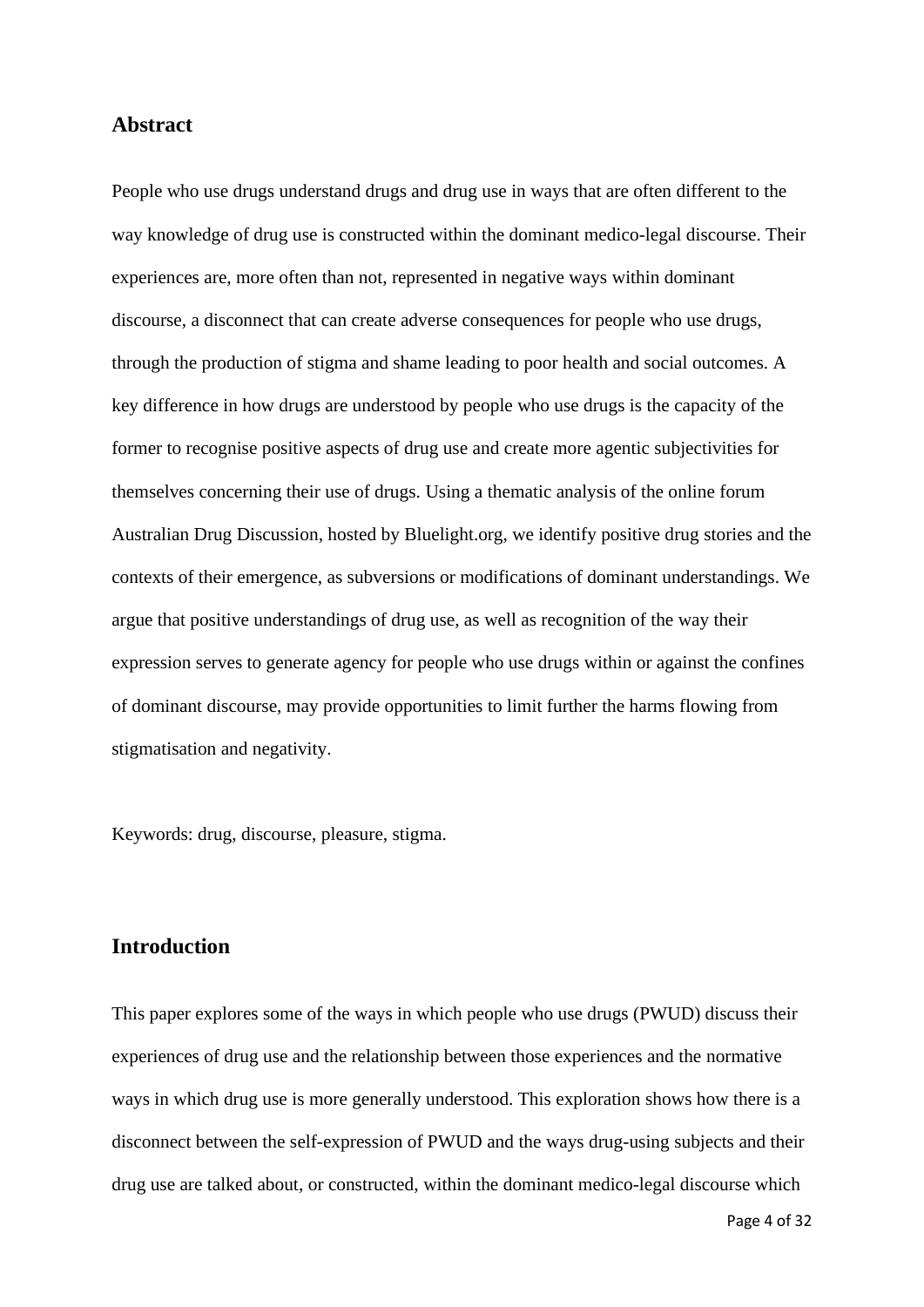serves to know, regulate and otherwise respond to drug use in contemporary society. As a result of finding this discontinuity, we can draw some conclusions which suggest that, in the interests of greater care for PWUD, we need to pay more attention to positive expressions, by PWUD, of their experiences. Such expression can constitute a different kind of understanding of drug use, which grants PWUD the possibility of greater agency in their behaviour than allowed them as subjects constructed within the medico-legal discourse. This dominant discourse has direct negative consequences for its subjects who, through stigmatisation and shame, can suffer serious mental health problems and be unable to access effectively appropriate therapeutic support if needed. We argue that explicit attention to positive drug stories, defined as stories that propose a positive value for the practices of PWUD, better reflects the lived experience of PWUD and militates against the disempowering construction of them within dominant discourse. Positive stories, which can disrupt dominant understandings and thus assist in reshaping them, serve both as a counter to the inappropriate assumption that there is only one way to know about drug use and creates a complementary source for policy development and action to support PWUD.

To achieve this goal, the paper begins by reviewing existing research to: first, establish how discourse operates, and in particular, how it serves to create a problematic knowledge of drug use with negative consequences for PWUD; second, to consider what we already know of the importance of competing knowledge formations that attempt to prioritise PWUD's agency, especially through consideration of drug pleasure; and third, how we might access alternative understandings of drug use through analysis of what PWUD say about their experiences in online forums. The paper then presents the results of a thematic analysis of what people say about drug use experiences and policies at the Bluelight.org Australian Drug Discussion (AusDD) forum. This analysis shows that there are several ways in which positive stories can emerge, shared by PWUD with each other in efforts, often consciously understood as such, to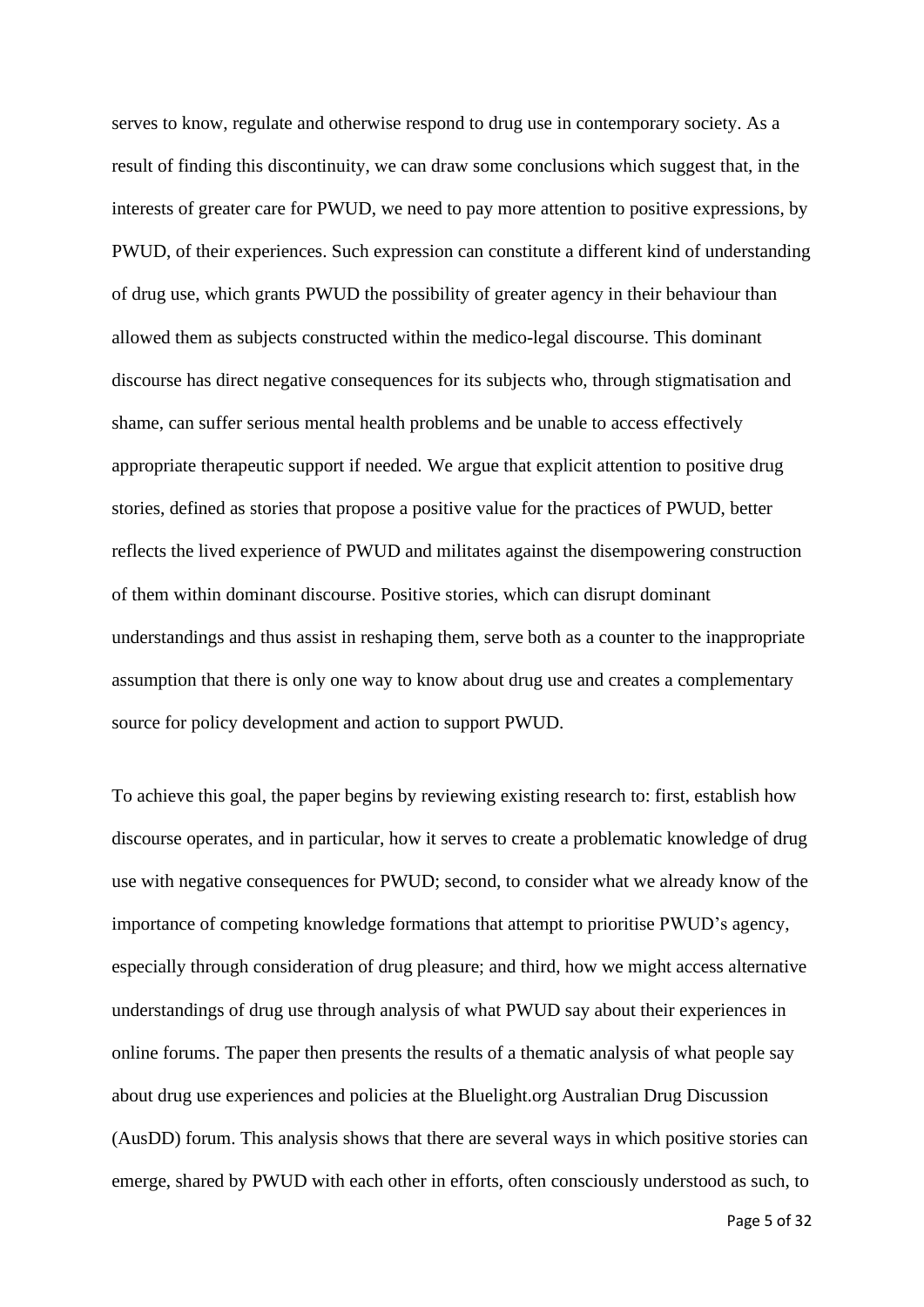speak a different kind of truth about drug use. These discussions are still conducted in articulation with medico-legal discourse, and we show how the wellbeing of PWUD may be improved if drug policies developed within that discourse more effectively represented the perspectives and life experiences of PWUD. The *inclusion* of PWUD, through a more diverse discursive construction, would over time tend to assist in making policies that lead to effective outcomes when PWUD interact with the health and harm reduction services whose work is guided by those policies.

## <span id="page-6-0"></span>**Literature Review**

#### <span id="page-6-1"></span>**Discourse and the dominant construction of drug use**

The concept of discourse, originating with Michel Foucault, is now widely used to help understand how knowledge, in all its forms, comes into existence through the words we use to describe the world. Knowledge, as a discursive construction, not only 'knows the world' but limits or authorises what it is possible to say about the world (what is false or true), creates subjectivities for the people who are 'known' through discourse, and crucially encodes in both knowledge and subjectivity, value judgments as to what is good or bad (Foucault 1978, 1986, 1990). Dominant discourses are those which, despite not fully reflecting everything that might be experienced or understood, nevertheless come to be the primary and hard-to-contest source of truth about a particular social phenomenon. Moreover, discourse is not merely a question of words and semantics: discourse, by saying what is known (while necessarily excluding other perspectives of what *might* be known), is the foundation in the world for actions, consequences, and the establishment of the authority for some people to control others.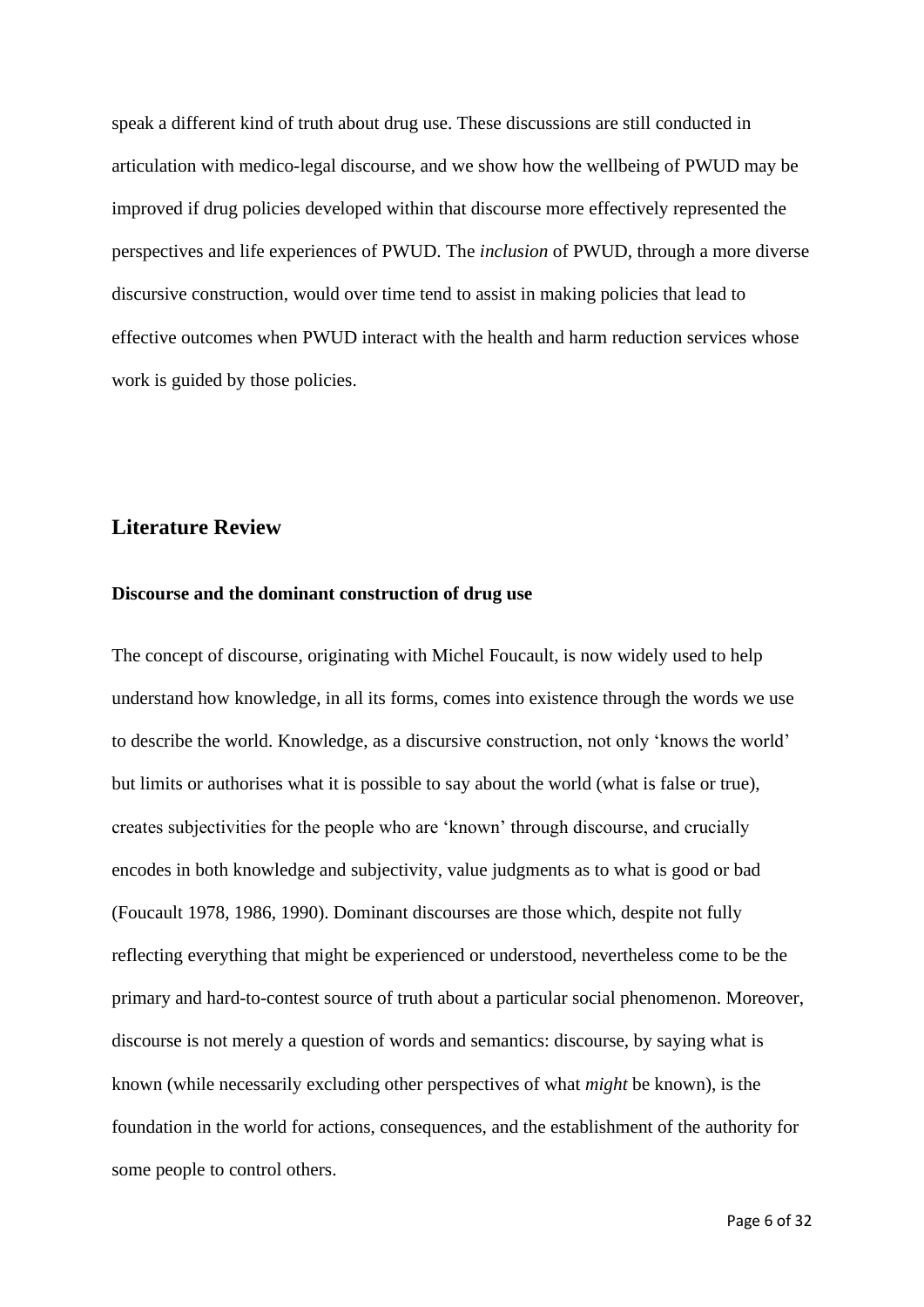While subordinate, and potentially contrary, discourses do co-exist with a dominant discourse, such ways of knowing do not permit the generation of widely accepted and understood truths. Indeed, in claiming counter-truths from a marginal position, their existence is often taken as evidence of the rightness of the knowledge created within dominant discourse. These alternative ways of knowing are commonly expressed by those who are the 'subject' of and subject *to* a discourse which claims to know them and their experience without being part of that experience. They are often found in less public forums and places, being marginal not only in their capacity to influence society but also in their visibility. They provide evidence for the contestability of the power relations discourse establishes, even if that contest is unequal.

In the drugs field, medical and legal approaches to what we know and do are common and thus the dominant drug discourse is a medico-legal discourse (Lancaster et al. 2017; Bright et al. 2013). In this formation, medical and legal personnel are the legitimate authorities for controlling drug consumption and their approaches and actions are, by definition, correct. While occasional tensions arise between differing applications of medical and legal approaches (evident in the complexity of the legalisation of medical cannabis, Lancaster et al. 2017); nevertheless, in general terms the policing of drug use, and the medical response to drug use, work in harmony. A key element in the way this discourse affects PWUD is the characterisation of drugs as being personally dangerous, morally evil, and constitutive of criminality (Taylor 2016; Taylor et al. 2016; Bright et al. 2008). Consequently, the subject positions that PWUD are required to occupy within this discourse, and what their actions and words are taken to mean, are largely negative. Moreover, the subjectivities are passive, with PWUD rendered helpless by their lack of self-control and in need of others' control. PWUD are constituted as pathologized addicts (Fraser et al. 2017), deviants, diseased (Bright et al.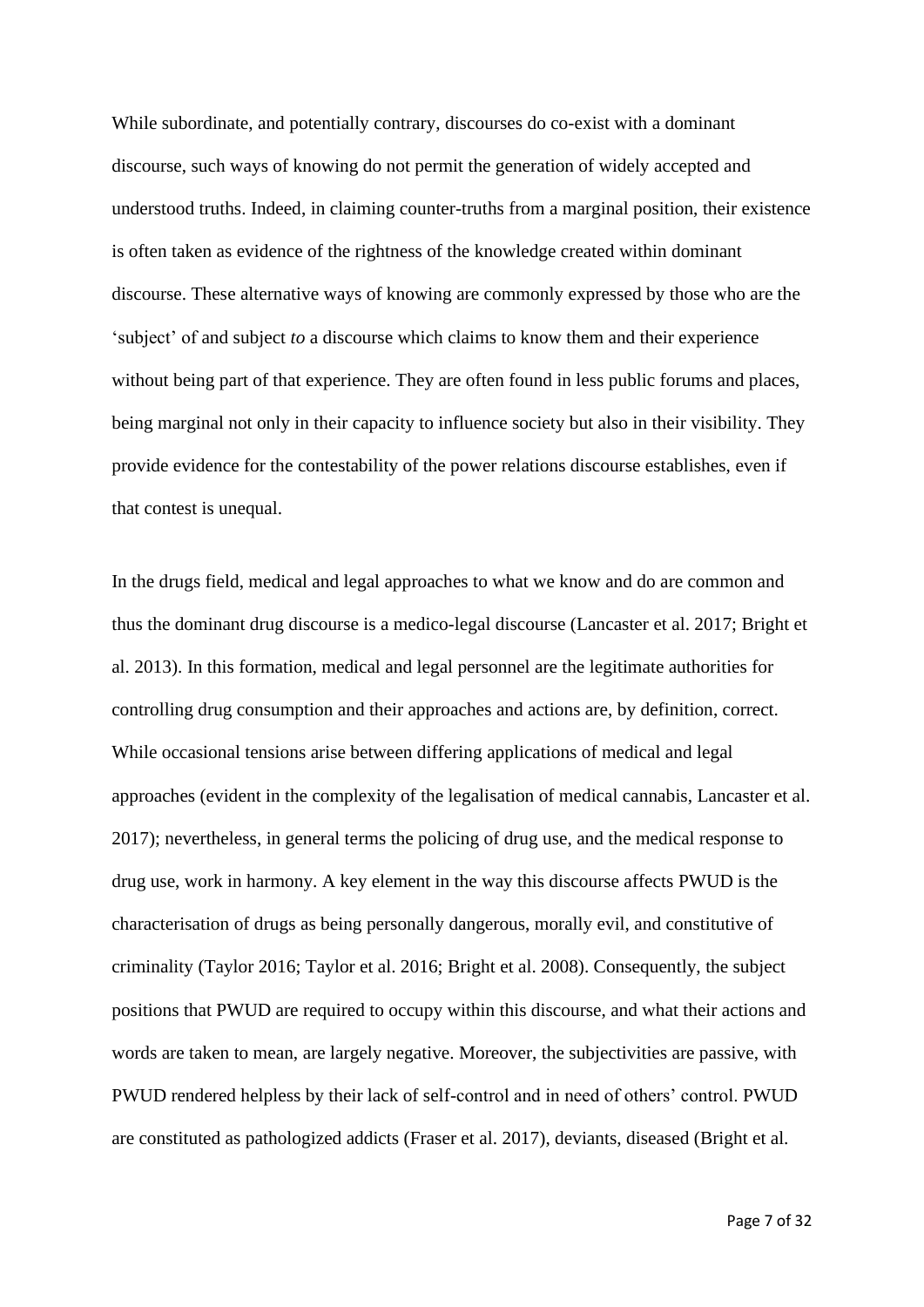2008) or dangerous (Willis 2016). Being positioned as 'at-risk' or 'a risk' reinforces the legitimacy of actions done *to* PWUD.

The real consequences of such passive subjectivity have been well established. When PWUD uncritically adopt the truths presented to them within dominant drug discourse, their agency (including their ability to manage and improve their own situation) is reduced (Bright et al. 2014). PWUD can become victim to self-stigmatisation (Jones and Corrigan 2014) which, in turn, can lead to physical (Ahern et al. 2007) and mental health issues (Birtel et al. 2017; von Hippel et al. 2018), secretive behaviours that increase risks of harm (Palamar 2012), and even to increased drug use (Palamar et al. 2013) despite the fact that policies authorised by this discourse purport to reduce harm. Self-stigmatisation leads also to feelings of shame that have been associated with reduced access to the health services offered to support harm reduction (Luoma et al. 2007; Kulesza et al. 2013; Wilson et al. 2018).

The negative consequences of the medico-legal discourse, and its entrenched nature within health services (Lee and Petersen 2009), can be judged from research that found people accessing drug treatment services experienced increased self-stigmatisation compared with PWUD who did not seek treatment (Semple et al. 2005). Health-care settings where the discourse is most evident have also been associated with PWUD receiving a reduced quality of services (van Boekel et al. 2013). Where PWUD are able to and contest, in one way or another, the passive subjectivity presumed for them within dominant drug discourse, PWUD often have a lower rate of treatment engagement reflecting their better ability to self-manage physical risks and avoiding, in some cases, self-stigmatising mental harms risks (von Hippel et al. 2018). Agency also leads to more effective harm reduction (Bourgois 2018).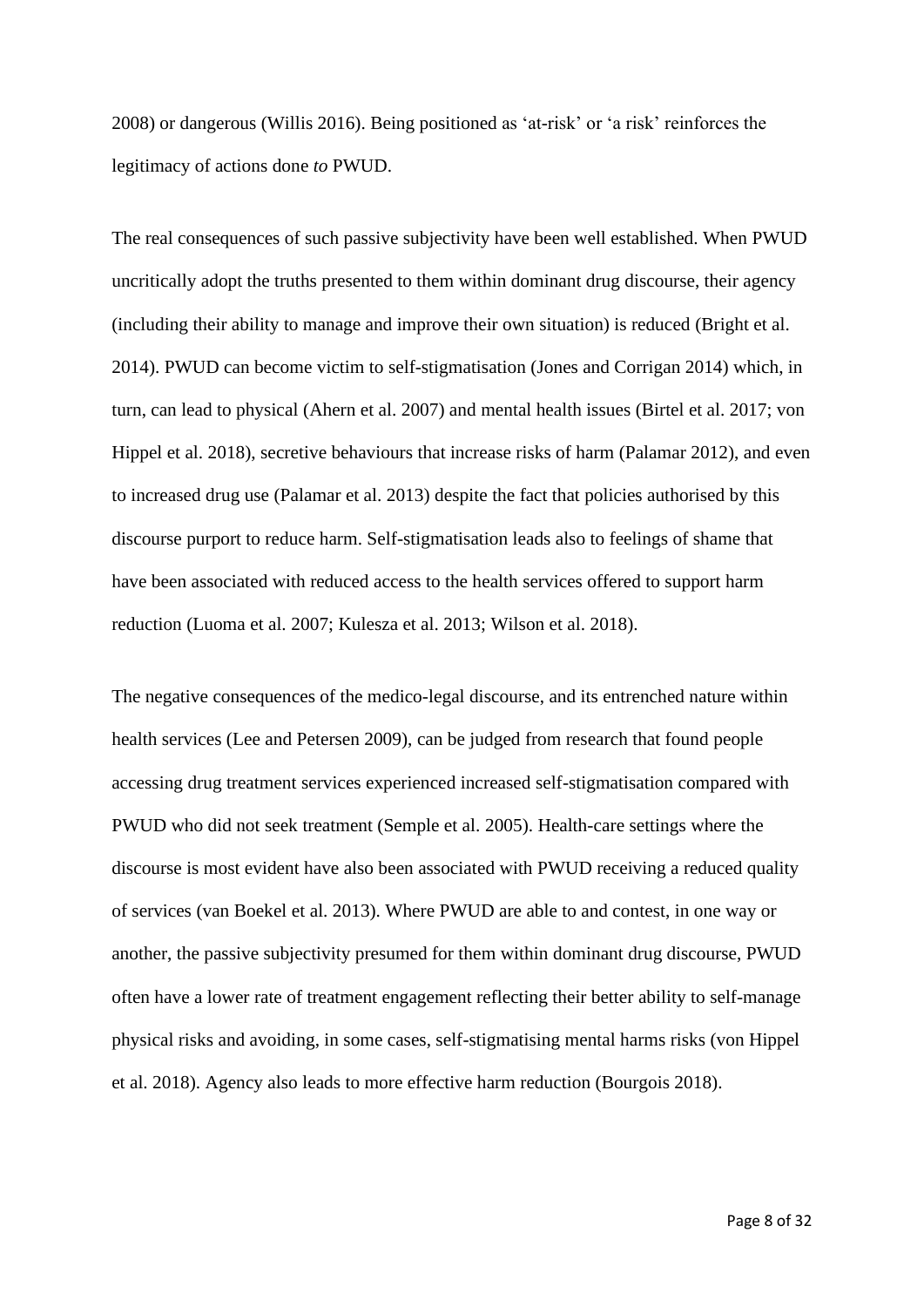Thus, whatever the *intent* of medico-legal approaches to controlling and managing drug use in contemporary society, the *operation* of medico-legal discourse is as much responsible for some of the harms that individuals suffer as it is the solution to those harms. The danger of this dominant discourse emerges most strongly in its effects on the way individual PWUD are disempowered, rendered passive and thus, paradoxically, more at-risk than if they were enabled to be agents in their own experience. Moreover, if the agency of PWUD was to be more evident and form part of dominant thinking around drugs, it may be that demand reduction strategies could be more effective, and new harm reduction initiatives might emerge, both of which would provide opportunities for PWUD to participate in their own discursive construction. The potential benefits of this approach have been explored in a range of policy studies, that promote a range of competing knowledge formations for drug use. They include: counter-public health approaches, reframing drug use by reference to safe, controlled and ethical drug pleasures (Race 2008); disciplined use approaches (Järvinen 2017), emphasising consumer control over drug use; and consumerist models (Bright et al. 2008), which valorise the capacity of drug consumers to make effective subjective decisions regarding their drug use. Rødner (2005) has also shown how individuals can establish for themselves a drug-using identity that characterises their use as non-problematic or recreational, so as to attempt to be 'outside' the dominant discourse discussed above. However, there is little evidence that these approaches are more than marginal interventions and thus the primacy of the medico-legal discourse remains, along with the deleterious consequences of the way many PWUD are seen and see themselves as lacking agency.

### <span id="page-9-0"></span>**Drug pleasure, drug discourse and epistemological discontinuity**

At the heart of agency diminution inherent within medico-legal discourse is the central idea that all illicit drug use is negative. As a result, a key intervention in recent years has been to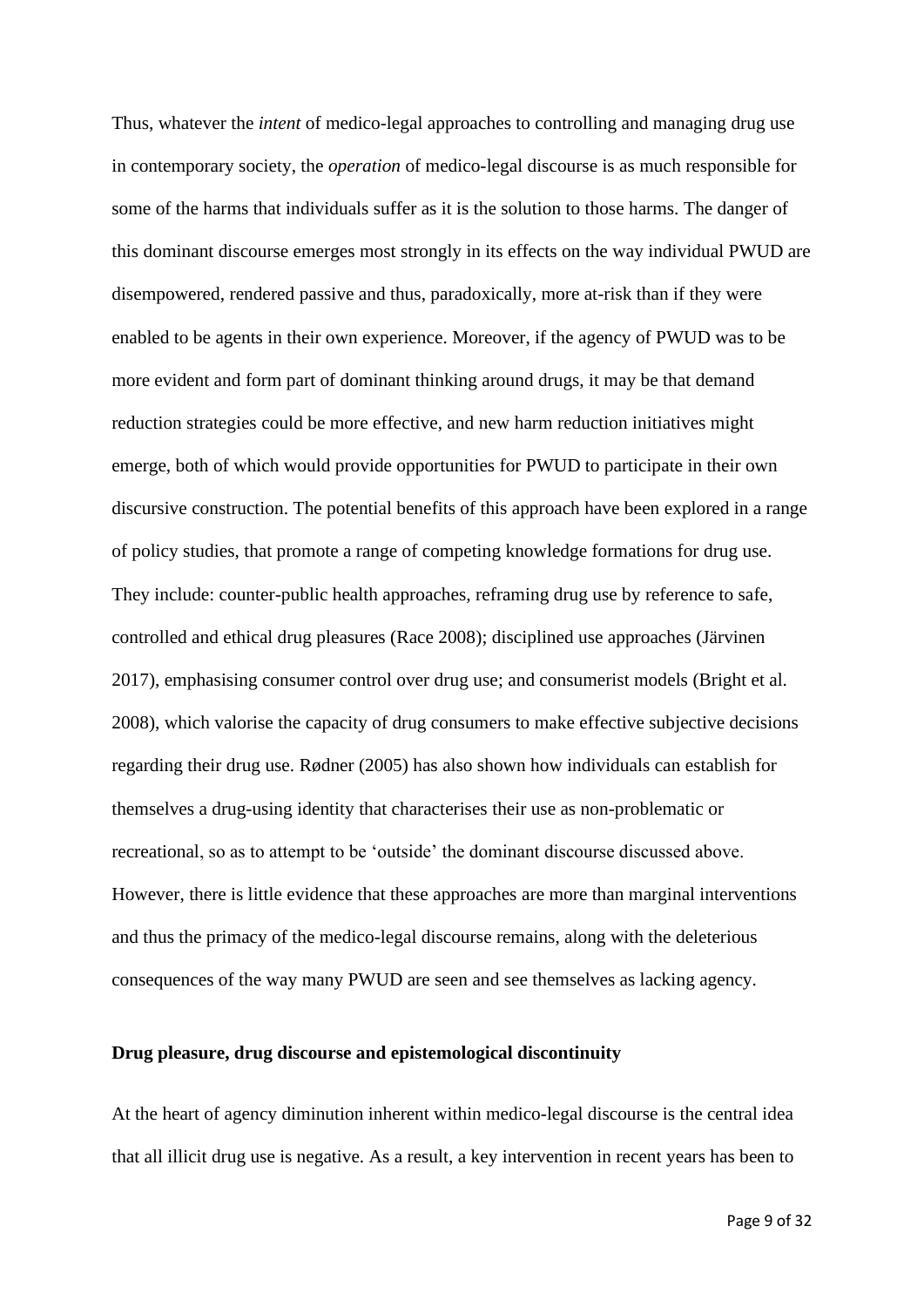consider whether the *pleasure* that drug use may bring to PWUD might be a way to reintroduce, within policy formation and associated health interventions, a more positive form of subjectivity. Such a subjectivity would enable PWUD to be governed by that discourse and yet still maintain agency and thus minimise not only the risk of harm from drug use, but also from passivity, and loss of self-worth. However, our understanding of drug pleasure is, itself, a contested concept, with the way pleasure influences our thinking about the subjectivity of PWUD being recuperated within the existing dominant medical approach to drug-use management.

Race (2008) identified two differing theorisations of pleasure: socio-pragmatic; and therapeutic. A socio-pragmatic approach recognises the emergent and unexpected nature of the pleasures available through drug use (Bohling 2017); it also emphasises the socially constructed character of pleasure and the way PWUD themselves seek to describe and know their behaviour as pleasurable (Dwyer 2008; Duff 2008). In contrast, a therapeutic approach categorises pleasure within a pre-determined binary as either normal or abnormal, and that pleasure can be understood normatively as pharmacologically *determined*, rather than as experienced individually (Keane 2008; Bohling 2017). Race (2008) highlights that, while a socio-pragmatic approach to pleasure can create the possibilities for actions in the field of drug management and intervention that pay greater attention to care for PWUD and the relationships which are established between them, *therapeutic* pleasure is always understood as a process of discrimination. A therapeutic perspective views pleasure as deviation from acceptable norms (caused by the drugs themselves); a socio-pragmatic perspective recognises that this pleasure is part of the way PWUD negotiate practices of self-regulation and safety. In other words, pleasure *might* give rise to a recognition of the positive, agentic role of PWUD in managing their own use; but within a therapeutic approach, pleasure becomes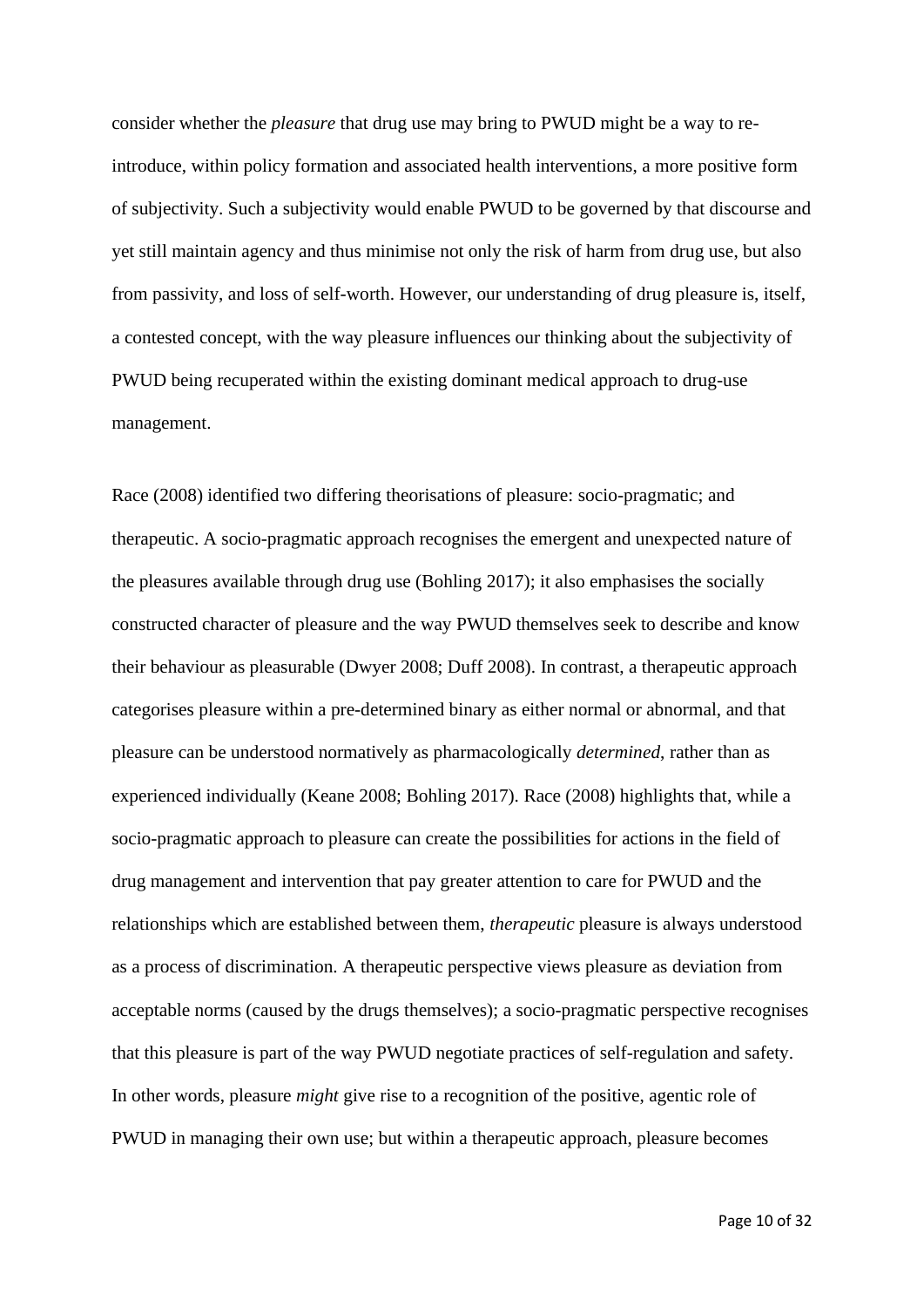another means by which agency is removed from PWUD as they are held to be subject to the control exerted over them by the pleasure drugs bring.

The therapeutic approach is consistent with established medico-legal discourse and thus will determine the way in which pleasure might operate as a construct within that dominant form of knowing. For example, understanding the pleasure of drug use as ecstatic (one of four possible forms of drug pleasure identified by Bunton and Coveney, 2011), is inherently transgressive of social norms and thus is suspect within medico-legal discourse designed to maintain those norms. Carnal pleasure, another form that Bunton and Coveney identify, disorders the body, rendering it a 'grotesque' (Moore, 2008) deviation from the norms of civilised bodies. Thus, pleasure does not provide much of a way to undo the negativity of drug use, since medico-legal discourse, relying on therapeutic approaches, reappropriates pleasure within its existing form and, indeed, turns drug pleasure into an additional force for its underlying stigmatisation of PWUD (see also Lupton 1999; Dwyer 2008; MacLean 2008).

Ultimately, since medical approaches consistently seek to *control* drug use, and pleasure is characterised as a threat to control, what occurs is a further fight over the meaning of pleasure and who determines it. A divide emerges between the representation of drug pleasure within medical knowledge and the perceptions of pleasure held by PWUD (Bohling 2017). Since PWUD are made subjects of medical knowledge through medico-legal discourse (within which legal process enacts compliance), their experiences are repressed or marginalised. Thus, while drug pleasure may offer one way of contesting, or reshaping medico-legal discourse, attempts to introduce pleasure into this discursive battle reveal in fact the real problem which needs to be overcome if more positive subject positions are to be established. Essentially, when considering pleasure, we see a contest between the subjective and diverse experiences of drug pleasures (Farrugia and Fraser 2017a), and the insistence within medical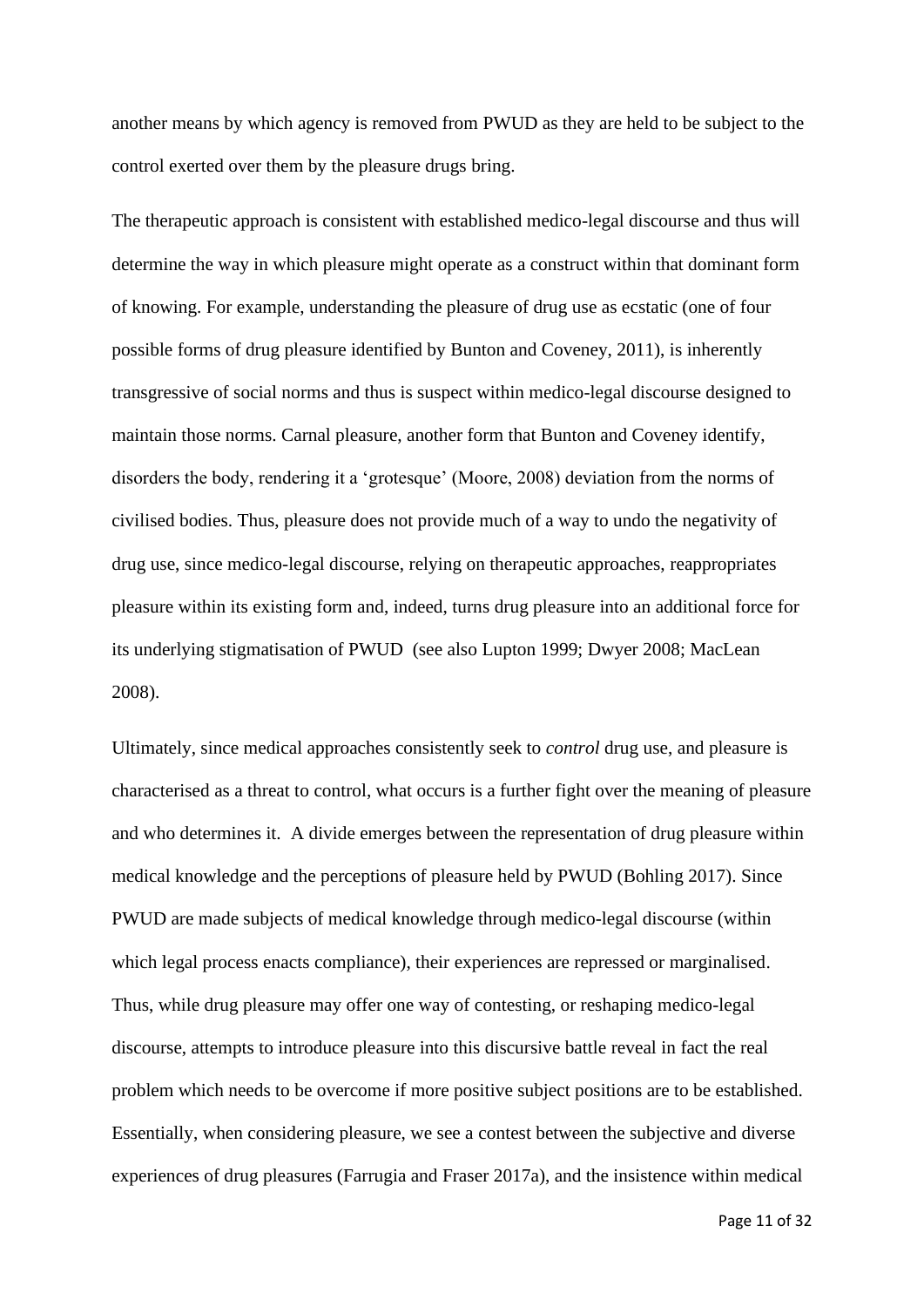thinking that pleasure is best known objectively, outside of PWUD's experience, through a focus on pharmacological reward (see Farrugia and Fraser 2017b for a critique of this insistence). There is, therefore, no epistemological coherence because the very act of objective, medical knowledge of the experience of PWUD is the cause of the loss of potential agency and thus of the creation only of negative subject positions for PWUD. Unlike discussions and representations of *legal* pleasure from drugs (such as alcohol) that are widely and publicly available (Szmigin et al. 2008), those associated with illicit drugs are private, transgressive, and often hard-to-find, exclusively limited to the communications and knowledges circulated by and for people who use and distribute illicit drugs. They represent, in part, information poverty (Lingel and boyd 2013), in which people marginalised within dominant discourse have much less information representing their worldview and are suspicious of 'outsider' information. This private realm of the representation and discussion of experience therefore poses much value in the quest to identify positive forms of subjectivity that would materially aid harm reduction efforts (Jacinto et al. 2008).

### <span id="page-12-0"></span>**Online drug forums: seeking new insights into positive subjectivity**

Web-based drug forums (also historically called online bulletin boards) are used by PWUD to share experiences, talk about their use of drugs, and engage in commentary of drug policy. These discussions collectively form a kind of alternative way of knowing about drugs that stands in contrast to the knowledge produced within dominant medico-legal discourse. They bring into view ways of knowing that are often repressed or derogated within that discourse in a manner that contests the assumptions underpinning dominant knowledge. Such forums are usually publicly accessible, though not widely popular, have coherent if sometimes tacit regulations, involve moderation and boundary management by administrators and/or forum users, and have implicit rules which structure the legitimacy of the content and interactions. Through this ongoing social process, they come to be more than just 'online talk'. While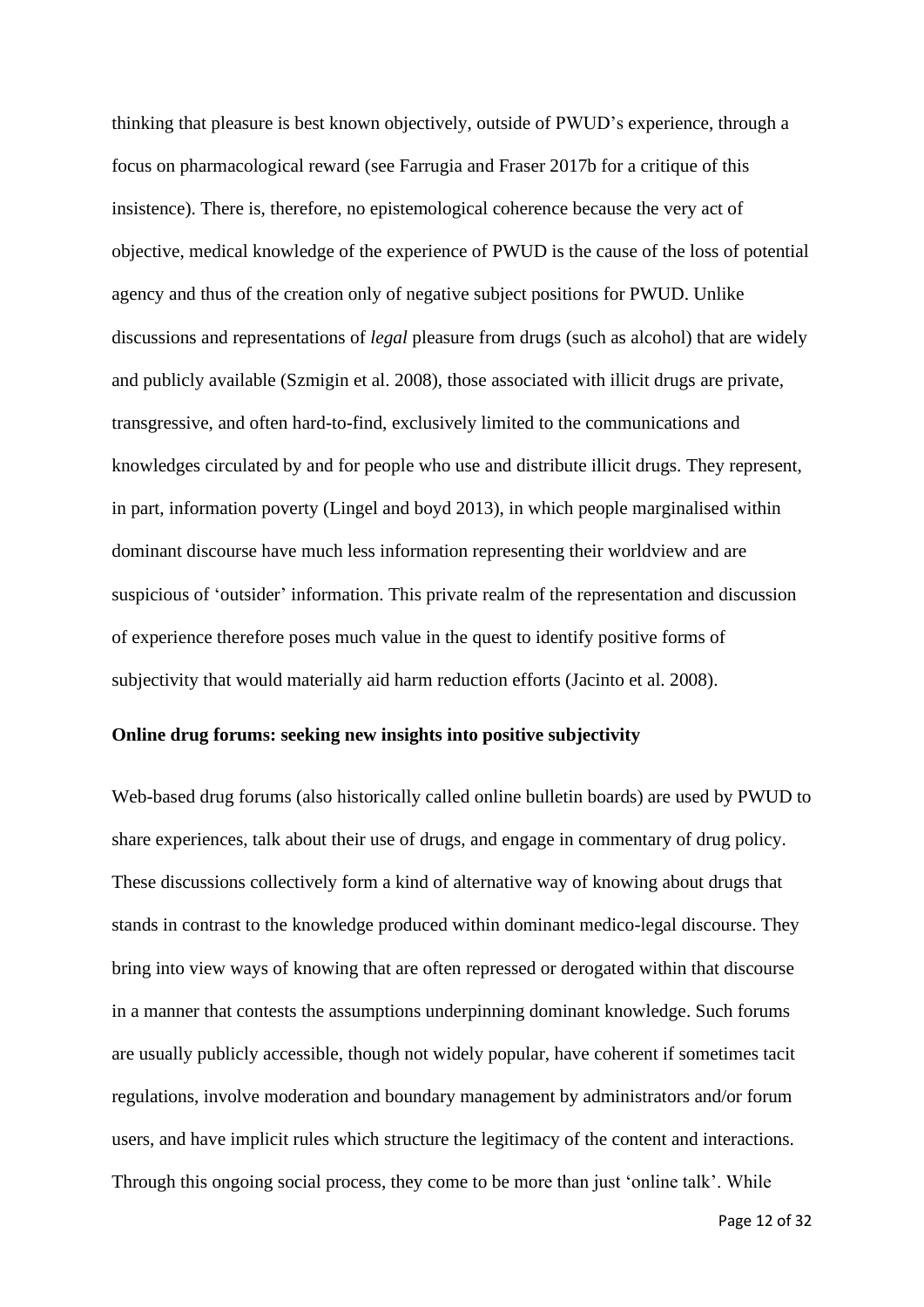mediated by the online environment, they nevertheless constitute *communities* (see Haythornthwaite, 2007). They are places where truths are established, contested, and remade and, more importantly, experience and identity are negotiated in common among peers, and with direct (if not always achieved) attention to safe and inclusive practices.

A key benefit of being part of such communities is that they enable participants to negotiate and understand themselves as subjects, seeing drug use as part of their identity in ways other than those prescribed by dominant medico-legal discourse. They are, in effect, places where new and different subjectivities can be formed and sustained. Such communities, for example, challenge and limit the effects of drug stigma on individuals (Månsson and Ekendahl 2013; Barratt and Maddox 2016). They can promote cultural empowerment for participants by allowing prejudice to be re-imagined (Bosch 2008). This re-imagination is bolstered by 'intermediaries' - peer mentors that bridge gaps between persons experiencing prejudice and the institutional authorities with whom they are dealing. These intermediaries often assist by promoting empathy and assisting in the re-framing of negative representations of members (McCosker 2017; McCosker and Hartup 2018). It is in these forums, and the communities which emerge among their participants, that we might look to find ways of knowing drug use that address the negativity inherent in dominant discourse. PWUD in such forums are agents of their own subject formation, thus overcoming the logical construction of passive and stigmatised subjectivity normatively provided by medico-legal discourse.

## <span id="page-13-0"></span>**Approach**

This study seeks to identify how, within the way PWUD discuss their drug experiences, we can find a sense of agency and non-stigmatised subjectivity, which are at odds with the negative and disempowering production of identity within dominant discourse. These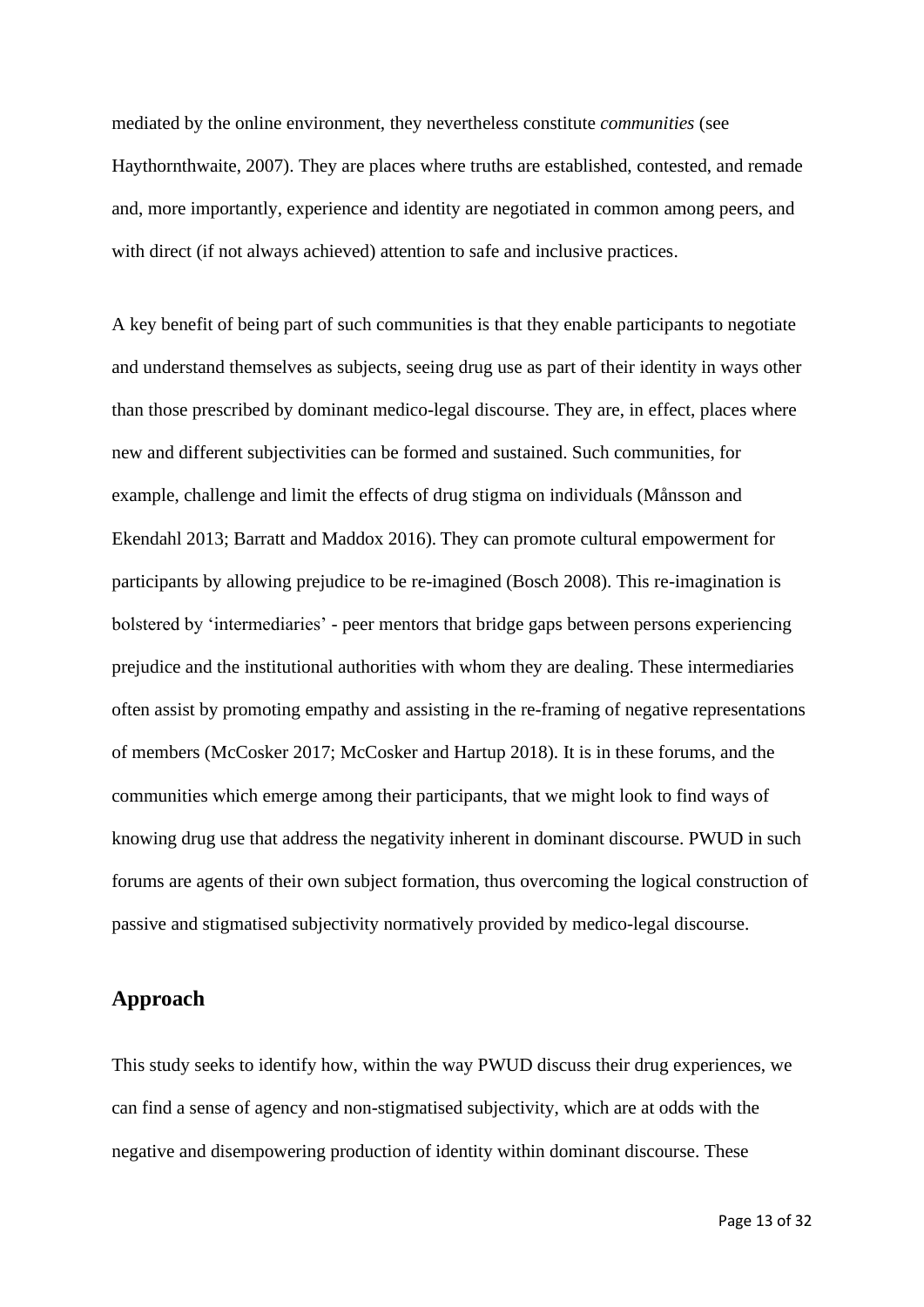positive stories of drug experience can be found at the margins of public discussion of drugs in our society, in the online forums where PWUD form communities of practice through the sharing of experiences in ways that challenge or destabilise normative assumptions. Our source for this research was the widely used and well-known online forum, AusDD, hosted by Bluelight.org, an "international, online, harm-reduction community committed to reducing the harms associated with drug use" (Bluelight.org Mission Statement).

The data from the AusDD forum was obtained first for doctoral research by this paper's first author (Engel 2020), consisting of 262,395 forum posts, published between 23 October 1999 and 13 October 2016. De-identification of the data made it impossible to determine the number of participants. The dataset was provided by the Bluelight.org administrative team with agreement regarding its intended use. While potential harms could stem from participants' discussion of criminal or private activities, the immense number of participants made it impractical to obtain consent from each participant. However, participant anonymity was preserved by removing content from the dataset that could identify a participant's profile, and by altering quotations to ensure that, when placed in Google and Bluelight.org search engines, the relevant Bluelight.org content did not appear in the search results (Enghoff and Aldridge 2019). The authenticity of the data was maintained by including as much of the original content, spelling, punctuation and grammar as possible. As Barratt and Lenton (2010) have argued, participant engagement is an ethical priority when researching forum content, thus empowering participants to respond to the research within which they are involved, and not just subjects of passive harvesting of data. For this reason, after gaining project approval from the Bluelight.org administration team and with the assistance of MB (Director of Research at Bluelight.org), a website, Facebook page and AusDD forum thread associated with the research project were created. The project was approved by the University of Canberra Human Research Ethics Committee (16-146).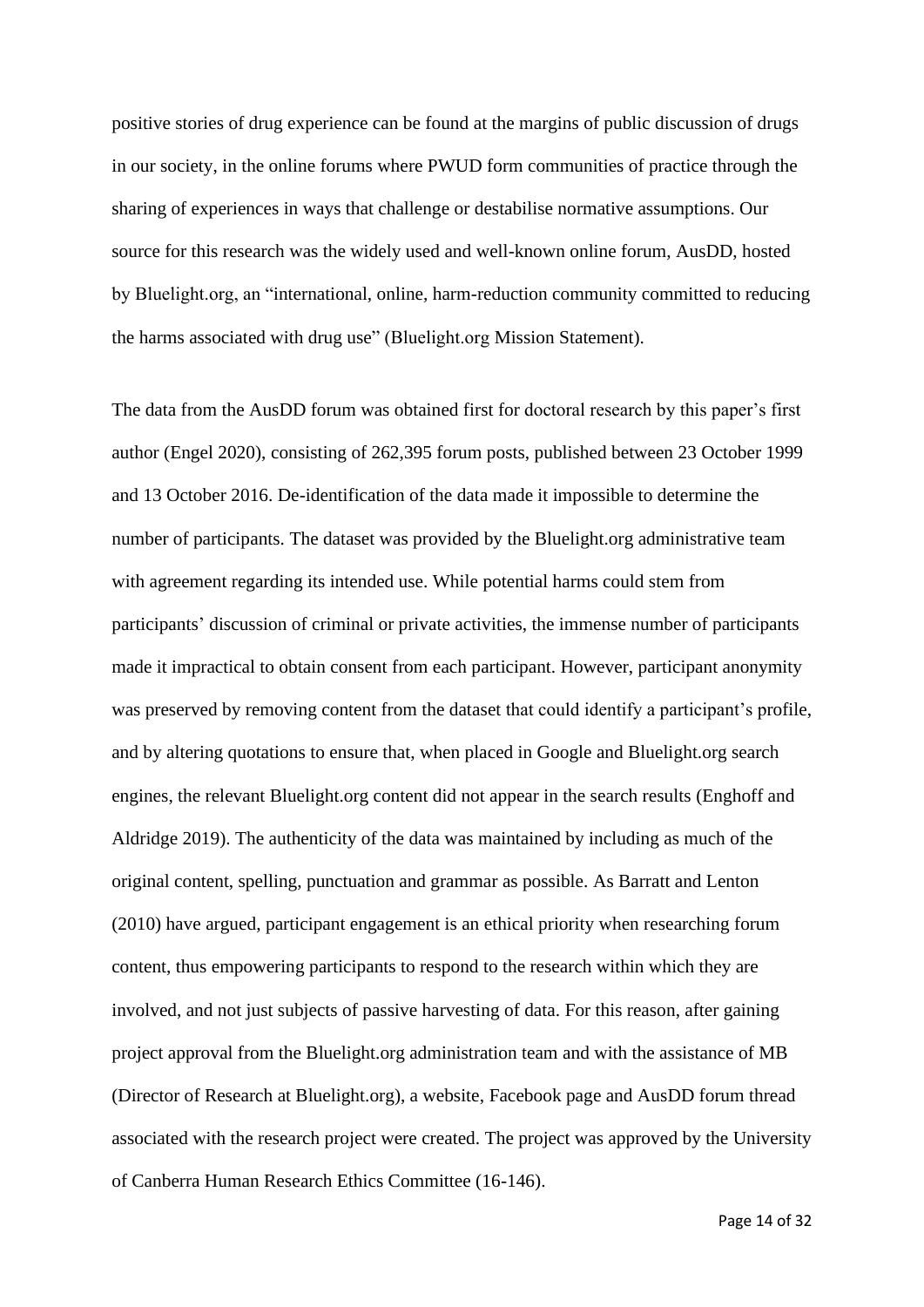The data was analysed using thematic analysis (TA) to examine participants' posts as is common in such research (for example Kjellgren and Soussan 2014; Soussan and Kjellgren 2015). We used Braun and Clarke's (2006) methodology to ensure a contextualised version of TA that allows us to report on how realities are produced by both participants and broader social forces, and how they impact upon one another. We also drew upon ethnography and participant observation methodologies which are less common, but which can generate greater recognition of the benefits of drug use (Móró and Rácz 2013).

Credibility of the analysis was assured through range of mechanisms. The first author immersed himself in the research process, engaging in ongoing detailed discussions with coparticipants and co-researchers that led to an iterative emergence of the resulting themes through a "collective deconstruction of data" (Dzidic 2010, p. 65). The research included detailed quotations to explicate themes (Charmaz 2004, p. 986). Since three of the four authors were already part of the AusDD community prior to research, there was an opportunity to debate our different understandings of participants' experiences gained through prolonged engagement and persistent observation of this community, and thus enhance the dependability and authenticity of the findings. This debate also permitted a form of peer-debriefing that concurrently took shape as member checking. Confirmability of analysis was enhanced through LE creating an audit trail in which he reflected on the analysis process using iterative-generative reflective practice (Bishop et al. 2002).

A key limitation of this research should be noted. The research focuses on a single Australian forum, which is unlikely to be representative of the views of PWUD in other countries; and does not represent alternatives views and voices of PWUD who did not use the AusDD forum.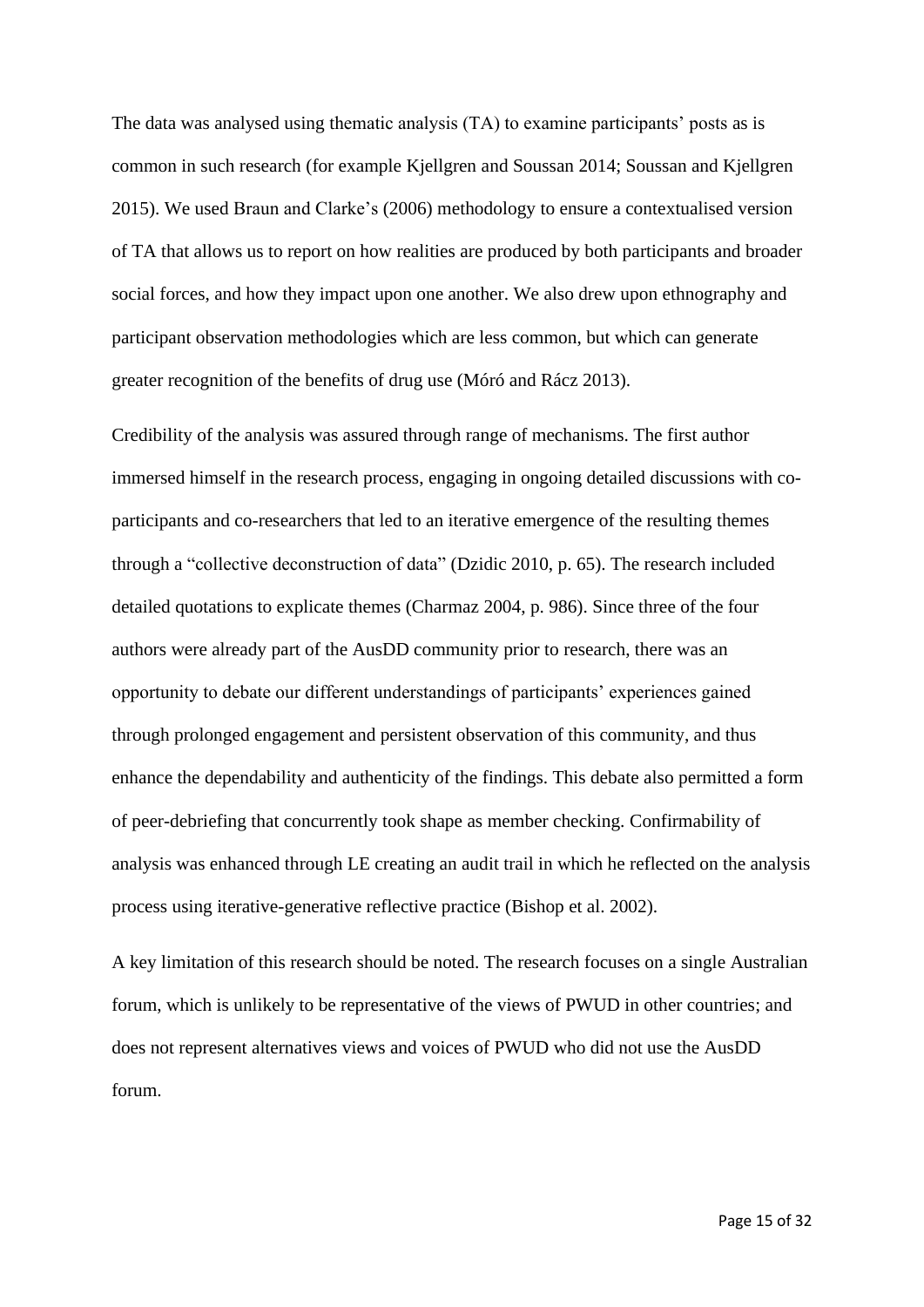## <span id="page-16-0"></span>**Results**

The TA performed on the extensive, multi-year corpus of online discussions within AusDD demonstrates that PWUD understand and share their experiences in many positive ways, producing the possibility of less negative subject positions than are allowed within dominant discourse. At the same time, we found evidence also of the way these positive stories are written and read by participants within the overall frame of dominant medico-legal discourse. Indeed, the forum itself has operational procedures necessarily conforming to many aspects of dominant medico-legal discourse (such as the prohibition on forum users' glorification of drug use) so as to maintain its existence. Thus, while offering a space for alternative forms of knowing, AusDD is also an experience where PWUD must articulate their personal stories and commentaries on the wider field of drug use and policy *with* the dominant understandings.

The first important story emerging from the forum analysis which shows how PWUD seek to experience and exercise their agency within drug use, concerns benefit maximisation which, as Tupper (2008) has noted, is a means of reframing the negative norms of harm reduction in a manner that does not slip into a simplistic affirmation of drug pleasure, whose problematic consequences we have noted above. Benefit maximisation, while being equally a process of self-regulation (Race 2008), positions PWUD as making a positive step, rather than avoiding a negative one. This different valence is evident in the following story, told by one forum participant:

*If I smoke I normally do so habitually for ages and won't realize how messed up I am until I put the gear down. It isn't good and it is one of the reasons I prefer to IV most of the time… I'll have between 50-150mg IV and be as I want to be without thinking about another one till at least 8 hours later. Plus the high is more satisfying, I am*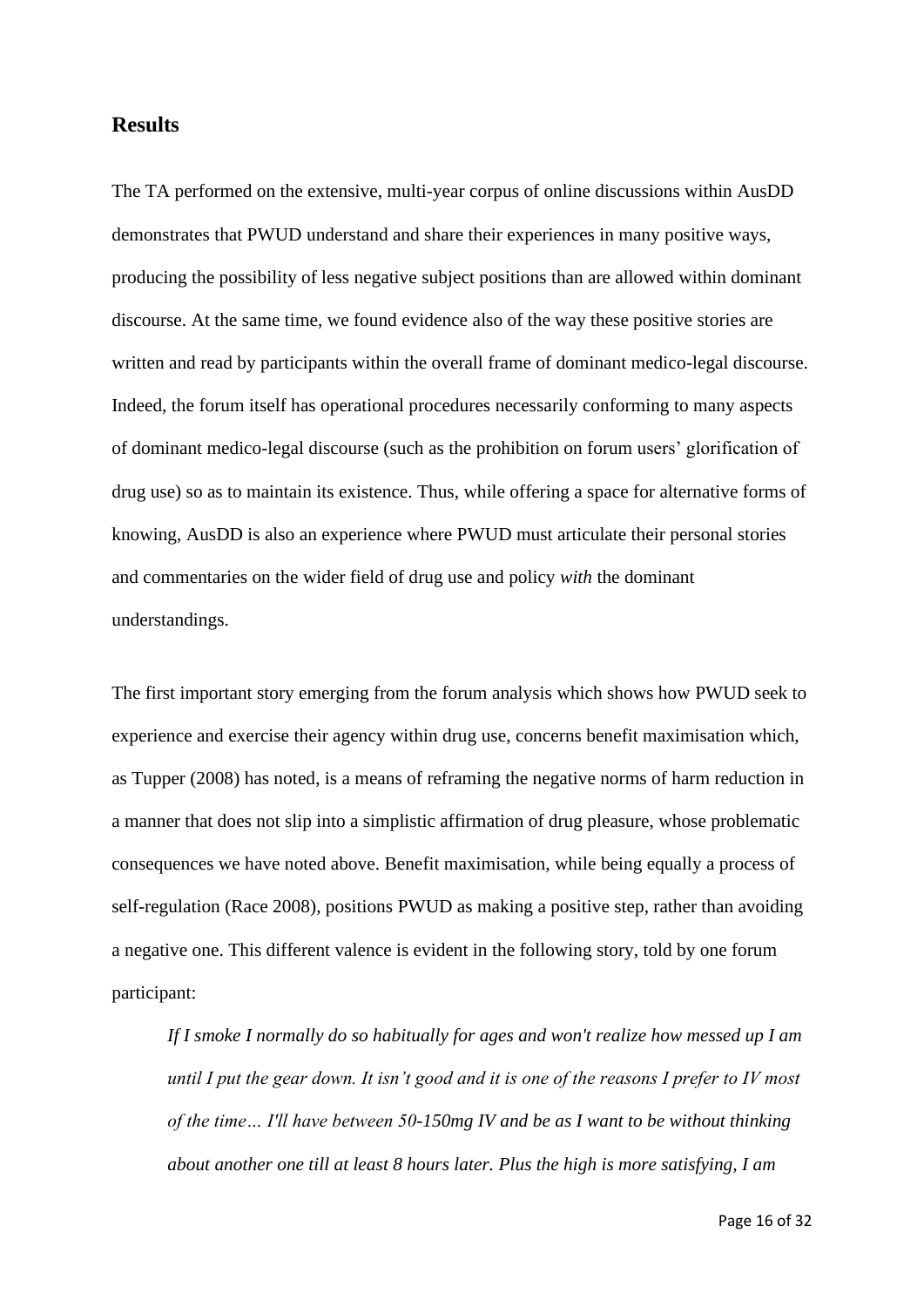*always keen for more when smoking. My goal is not to smoke anymore. Also I get sick every time I smoke but never from IV*

The benefits of intravenous methamphetamine use included a reduction in the quantity of methamphetamine consumed, avoidance of compulsive redosing, and nausea/vomiting. Yet these outcomes are understood by the participant as maximising the benefit of more enjoyable drug effects, quite a different way of knowing the experience than dominant drug discourse which characterises intravenous use as the most harmful route of drug administration.

Participants also identified benefits of cleaning or purifying their drugs. One stated:

*I created a method I named the Syphon cold water extract. A glass full of pills and water is placed above the collector glass. A wet napkin is rolled length ways, and one end is placed in the pill glass and the other end in the collector glass. This causes a syphon which then drips into the second glass.*

This participant discusses codeine extraction from medications containing codeine and acetaminophen or ibuprofen. Consuming codeine without extraction leads to a risk of overdose on acetaminophen or ibuprofen. An additional benefit of this approach is that the content of pharmaceutical codeine combination medications is verifiable, unlike the content of black-market opioids. Once again, their experience is told through a story where the benefit achieved is the focus, rather than how harm is reduced.

A third example again shows how norms of harm reduction can be reframed as positive understandings of having expertise in drug administration:

*I have been using the sterifilt for about 2 years now. I have gone through about 2500 of the things and they are terrific. When I inject my "legal substances" I can easily see all the gunk that I used to inject before I got them. There is a big clump of crap at*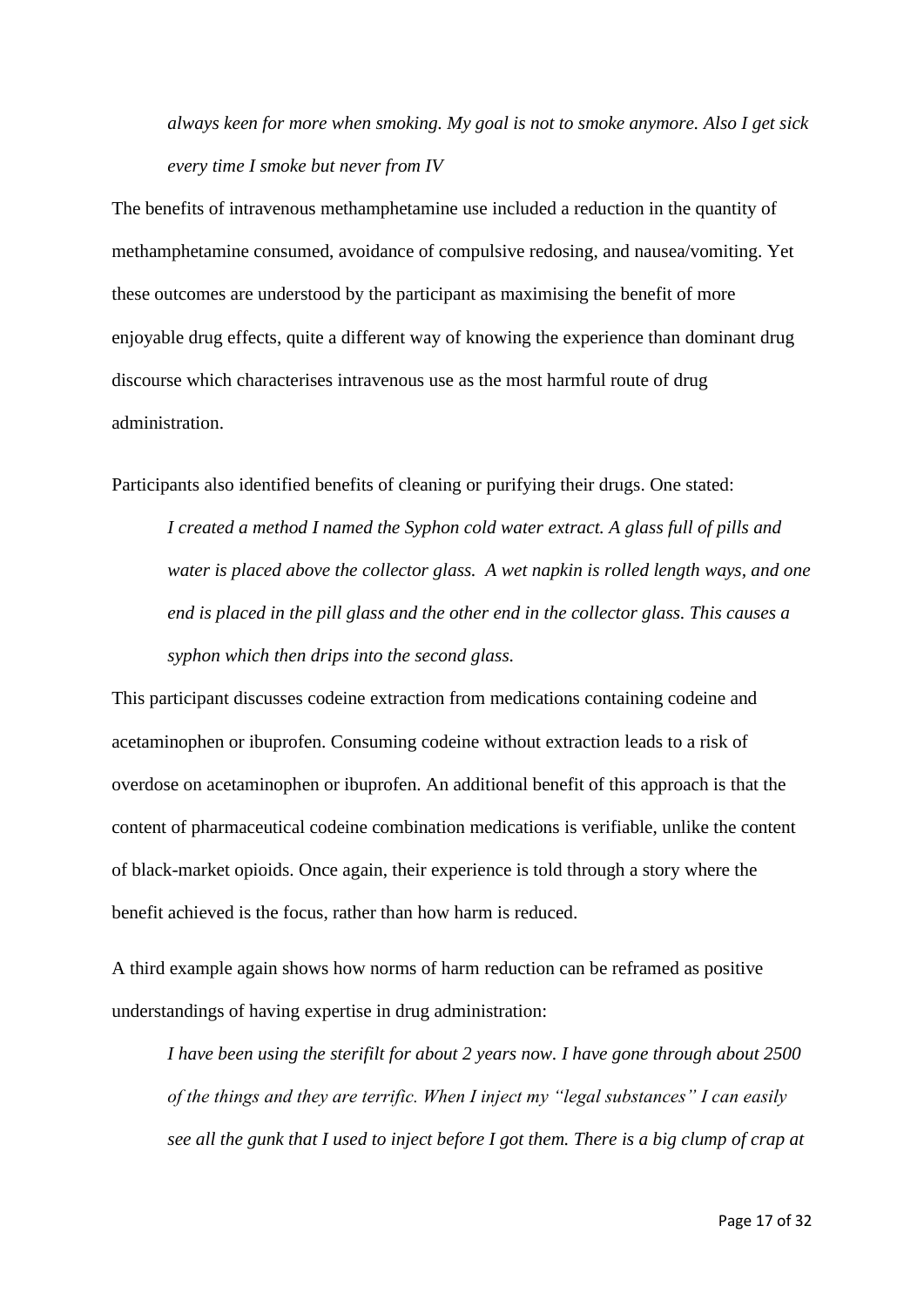*the sucking end and thank god I learned of them I can only imagine all the junk I would have injected over the last two years without them.*

This quote demonstrates open and honest discussion of injecting drugs. In doing so, the participant acknowledges the advantages of a stigmatised type of drug use. By positively reflecting on the advantages of their injection experiences, the participant is able to describe a strategy for reducing injection-related harms and yet in a manner which retains the evident benefit for them of using the drug.

Even where participants were framing their discussion more explicitly as a contribution to harm reduction (and thus, to some extent, conforming to the expectations placed upon them by dominant discourse for self-regulation to avoid negative outcomes), they would re-assert agency by a claim to greater knowledge than permitted within that discourse. Similar to the findings of Lancaster et al. (2015) regarding the unique agency of PWUD in preventing blood-borne viruses in intravenous drug use, the forum consistently demonstrated how participants spoke to their positive agency as enacted in more authority than medical and legal experts of harm reduction. As one participant concluded:

*even a quick glance at any government drug education material will show up many glaring errors, misconceptions and blatant lies. most bluelighters could write a better harm reduction pamphlet with proper advice and useful warnings in a single afternoon.*

Moreover, while normatively PWUD are characterised as selfish and individuated (in their pursuit of pleasures regardless of *social* norms and consequences), AusDD discussions consistently showed that it is possible to describe and know drug use in a more positive fashion, which asserts the responsibility PWUD take for one another. Counterposed with the negative stigmatisation of *individual* PWUD at music festivals (Toole 2019), one forum participant stated:

Page 18 of 32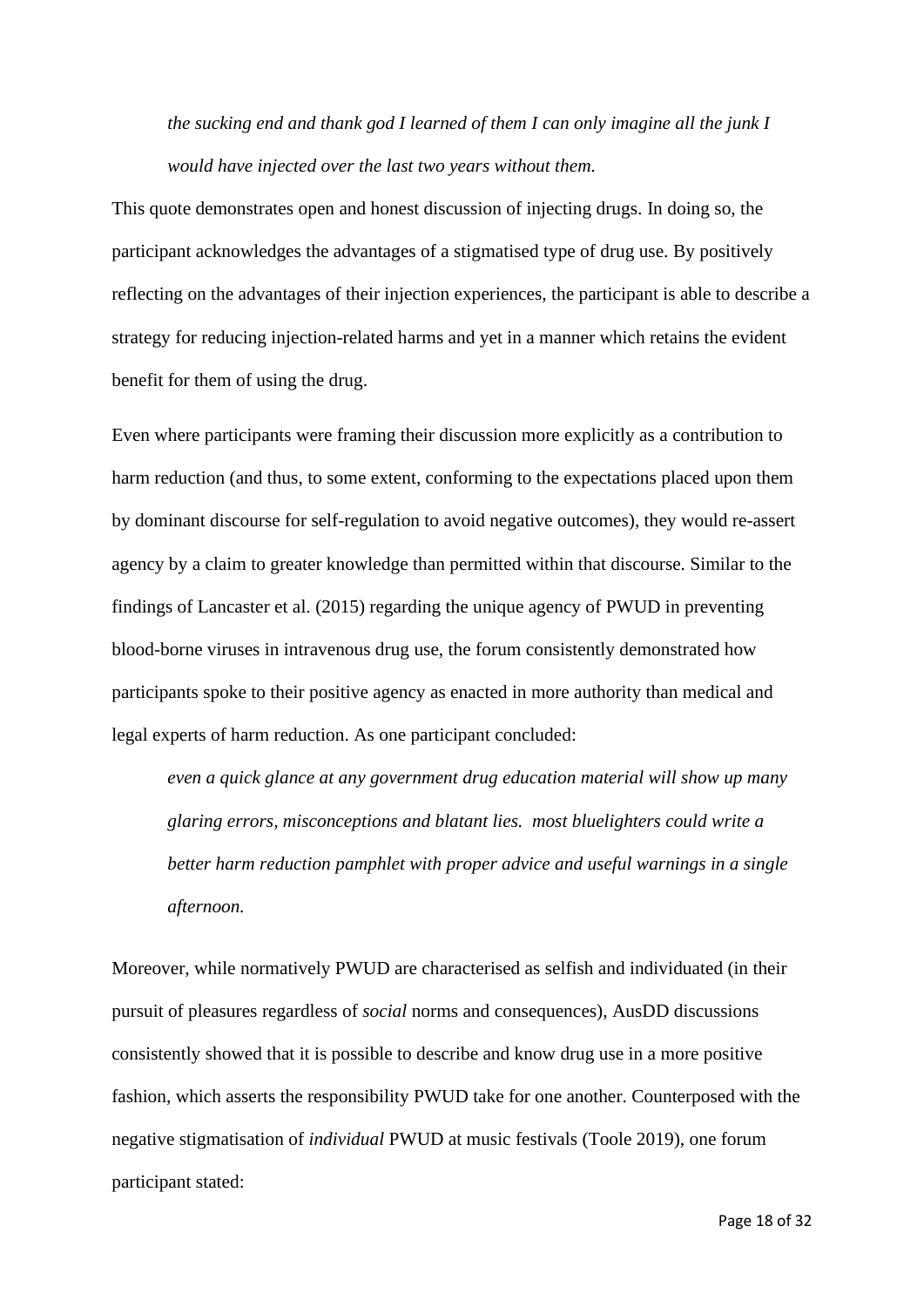*I've been to heaps of doofs and the people there do have your back. I don't just mean my own mates, but random groups and individuals, they look out for you. And it's not just when it comes to drugs, it's people's attitude in general towards fostering a supportive environment.*

And, indeed, the forum itself demonstrates a similar social concern, through the activities of peer mentors within AusDD. Such mentors may play a key role in connecting peers with health services (McCosker 2017; McCosker and Hartup 2018) but, more than that, they challenge discursive stereotypes that position PWUD as only concerned with themselves by establishing contexts within which PWUD may conceive of themselves as a social formation. The complexity of this possibility, with its attendant negotiation of the risk of being *reduced* to that which discourse demands in the act of attempting to find a positive place within discourse for PWUD, was not lost on one participant:

*I don't see it as bluelights job or goal to look good in the eyes of cops, politicians, media, teachers, or any of that shit. We aren't here to change opinions, we are here to give information. I would ask, where is the REAL HR in curbing open and honest drug discussion in the name of the already impossible goal of making this site look respectable to the anti drug community?*

Our thematic analysis also demonstrated that positive stories emerged within the forum that might counter the harms of stigmatisation of PWUD, through embracing the positive choice made to engage in drug use and critiquing the normatively negative assumptions about such usage. Confirming Bosch (2008) and Månsson and Ekendahl (2013), we found that the benefit for PWUD comes in part from the subversion of the dominant meaning of key terms in drug discourse, attaching positive value to otherwise-prejudicial words, as in the three following examples: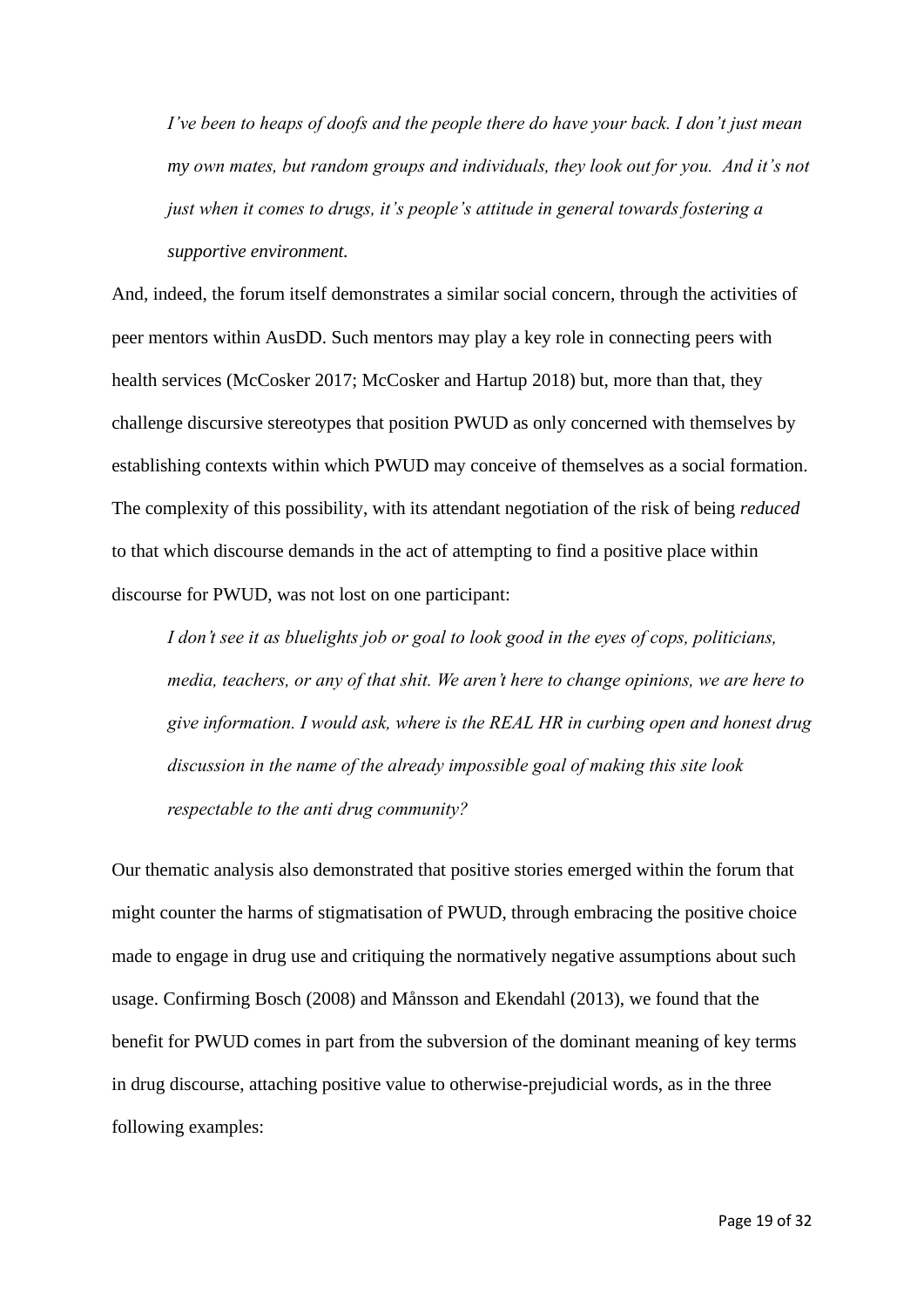*Do not think of it simply as sharing a drug. Look at it like sharing a sacrament, a piece of the divine, with a person you love and care about.*

*Okay let's reclaim the word - maybe we could make a line of T-shirts: "Junkies Rock!!!", "Junkie Pride" etcetera.*

*The drug addiction topic goes straight into the very heart of society. I think people who become addicted to drugs are more spiritually aware than your average person, even though they may not acknowledge it.*

Attempts to subvert the discourse also include exhortations to *model* more publicly one's identity as a PWUD. Numerous participants asserted that consuming cannabis publicly while acting in a prosocial manner was an advocacy strategy, with one claiming that:

*we should be more honest about it, to say 'yes I'm smoking a joint, and no i don't care that it's illegal because I'm not harming anyone or doing anything wrong … maybe if more of us politely and respectfully did this (in appropriate contexts) we'd help rectify some of the misunderstandings people have about cannabis.*

Another argued that PWUD might pursue or achieve political change through pride in one's identity:

*They don't give out rights for free in Australia, you need to demand rights with direct action, look at homosexuality, the anti racism laws, the womens movement etcetera.... these groups needed to put their arses on the line and stand up for their beliefs, but for some reason the cannabis community just turns the other cheek and takes it.*

The key themes which we have just outlined, demonstrating the alternative knowledge formations within the forum, can be summarised as follows. First, participants might see *benefit maximisation* as a form of agency that is enacted through skill and self-control, but without necessarily being founded in the negative agency of harm reduction. Second, even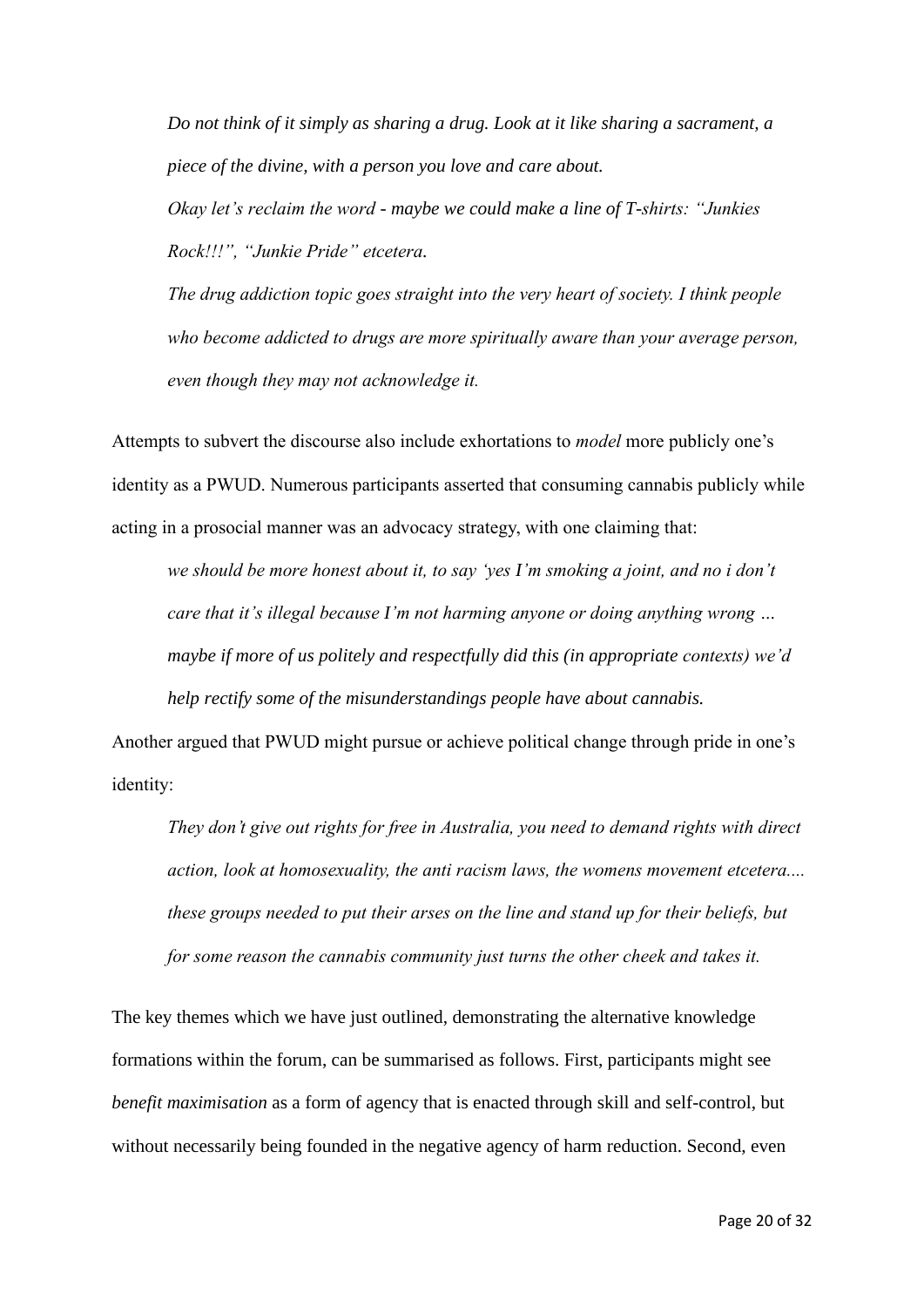within harm reduction approaches, participants could read from discussions the possibility of the higher authority of PWUD *over* medical experts in enacting harm reduction, because of their intimate knowledge of drug use (rather than that use making them dependent on others' expertise). Third, the forum's inherent and explicit attention to taking responsibility for the safety of others and thus creating sociality among PWUD, destabilises a discourse whose primary focus is on the individual and their dependence. Fourth, participants expressed possibilities for self-empowerment by *reclaiming* otherwise negative descriptions of drug use and PWUD and revalorising them in a way which challenges the assumptions contained within their normal use.

Yet, as we noted above, such stories do not provide a full account of the complexities of speaking positively about drug use when medico-legal discourse normalises the negativity of this phenomenon. The following three examples demonstrate how participants attempted to negotiate this epistemological complexity.

It was common to see how, in the forum, participants discussed drug pleasure as a recognition of the positive subjectivities which their drug use enabled. Yet pleasure might prove a dangerous and difficult way to assert positivity. Participants did indeed touch on, consider and express their pleasure in using drugs, in many ways that conform to our understandings of both the ecstatic and carnal, and also the disciplined and ascetic (Bunton and Coveney, 2011). However, the overall result betrays the tension this strategy involves, given that as we argued above, pleasure's challenge to medico-legal discourse can often simply reinforce that discourse through the recuperation of pleasure into its dominant logic. Drug glorification was seen by many participants as especially difficult, carrying the risk that it reinforces medico-legal dominance:

*Don't misinterpret me I am as guilty as anyone when it comes to discussing the pleasures of codeine. It is my opioid of choice. And put simply there is pleasure in* 

Page 21 of 32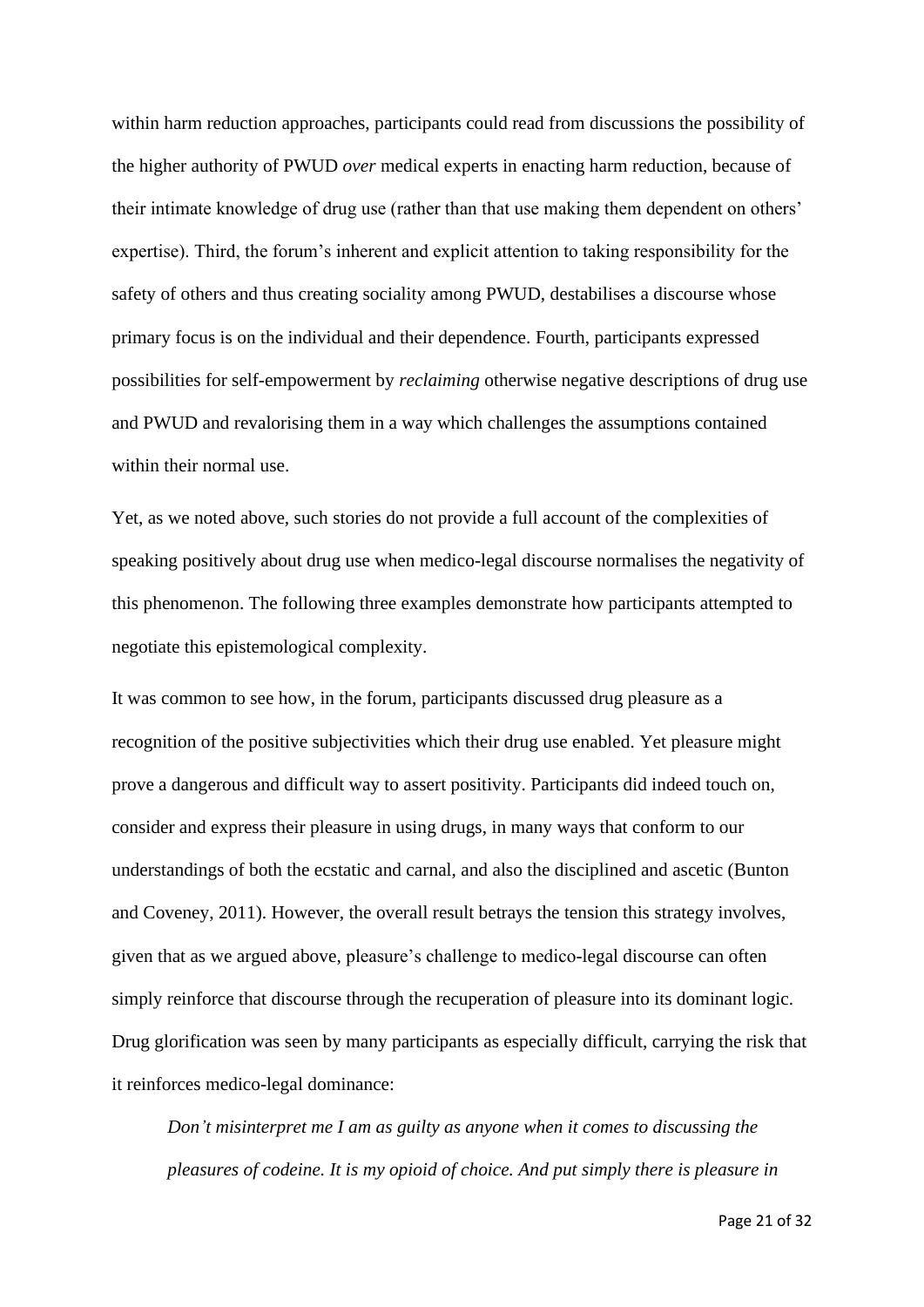*talking about how fucked you were, how fucked up you are about to get, or how fucked up you are in this moment.... or whatever.... but I think there is an INCREDIBLY important argument to be made for reducing the glorification of codeine discussion on bluelight… the less we talk about this publicly the easier to keep things quiet, avoid the media and maintaining the status quo to allow us to keep enjoying our relaxing hobby of choice*

*To sway the media, we need well presented people with respected social status backing HARM REDUCTION, not PRO-DRUG or pleasure ideologies.*

In a different example of the way marginal knowledge formations must take account of the context set by dominant discourse for their reception and propagation, we highlight a debate on cannabis. In this debate, we observed participants attempting to understand and work within dominant discursive approaches, fearing that acts of subversion might produce even more negative consequences, and seeking instead refuge within medical approaches:

*US medical cannabis is a 'sham' that allows function under the current framework in place. if a state governor announced 'we're legalising weed, to be sold and consumed everywhere - party time, kids!' the feds would probably send in the army or something. it had to work within some 'legality' framework that doesn't completely contradict the status quo. in terms of pragmatism, the guise of 'medical prescriptions' for people with (broad ranging and possibly vague) 'medical conditions' was the path of least resistance in terms of framework for its classification. The term 'medical' has given a sense of legitimacy.*

And, in a final example of the complexity of both challenging but operating within medicolegal discourse, there was stigmatising behaviour within the forum itself, designed in part to justify the positive positions of some, by negating others. One participant wrote:

*I might be a habitual MDMA user but I hate heroin users because they honestly don't*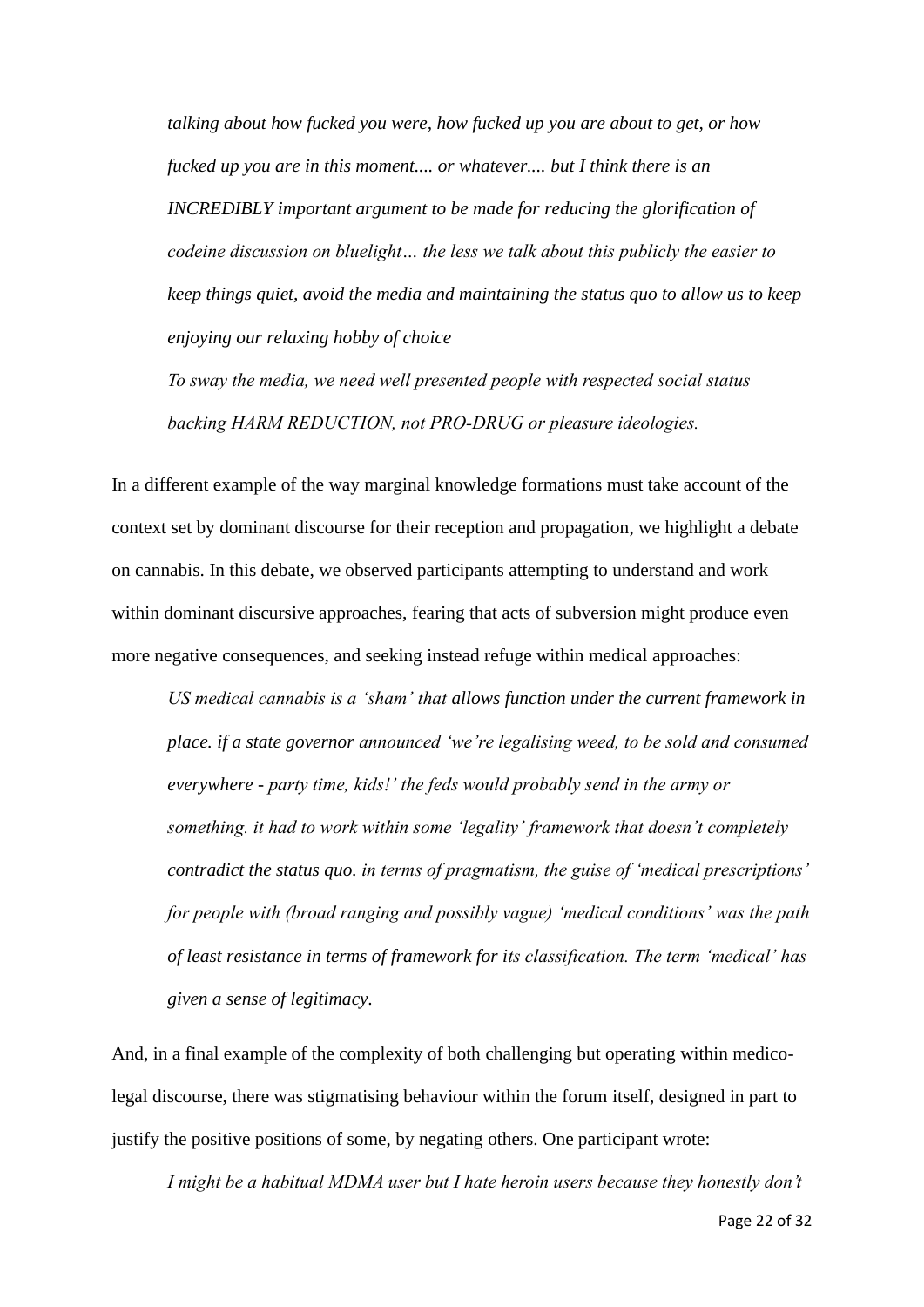*give a fuck about anyone…While the parliament wastes taxes on helping junkees they are still out attacking and stealing from people plus injecting places wont change anything cause they still need to get their drugs.'*

While AusDD might well provide many ways of expressing and understanding drug use in a more positive fashion, nevertheless participants cannot engage in the community thereby formed without feeling the need to conform to and explore the personal benefits available to them by re-instantiating normative understandings even as their words at other times sought to undo them.

## <span id="page-23-0"></span>**Conclusions**

Over many years, both in the AusDD forum that was the focus for this research and in other similar venues, PWUD have asserted positive aspects of their drug use in numerous individual acts of contestation of the negative subjectivity inherent to dominant understandings of their behaviour. Whether claiming the ecstatic, spiritual benefits of drugs, arguing for political activism in favour of drug-law reform, or sharing techniques for improved pleasurable outcomes in drug consumption, each act of telling a positive story, and the way these stories are consumed and shared by other PWUD add up to a collective attempt to frame drug use in ways different to the norm. While we cannot know the outcomes for each individual, we can see in their representations of experiences evidence for the reclamation of a more agentic position for themselves as PWUD and thus can infer that such individuals are attempting to address the stigma which they might feel.

Equally, at an individual level, these stories can, when read by those whom discourse understands as the authorities who determine and enact policies and practices to regulate the lives of PWUD, provide important insights which help destabilise the negative assumptions about PWUD on which authoritative discourse depends. In this case, it is not just the stories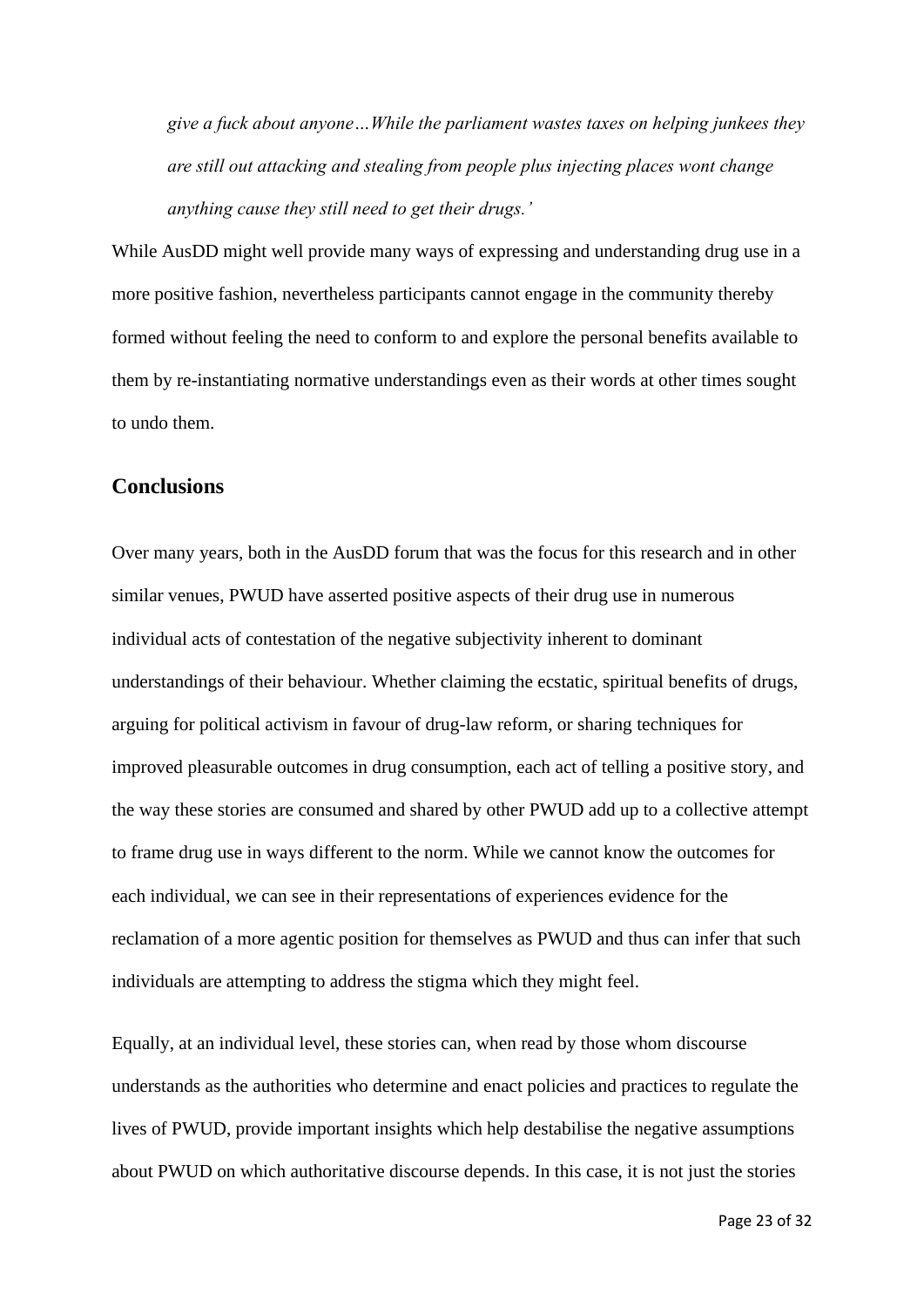themselves which matter but the evidence for how, in negotiating the complex subjectivity of drug use, people exhibit the kinds of agency and insight into their own condition that might encourage more formal inclusion of PWUD within policy making. PWUD have been increasingly included within the *practices* of drug-use regulation, by being enabled to distribute health and harm reduction information (Lafferty, et al. 2017). However, there is as yet little sense that they are seen as policy participants (Askew and Bone 2019; also Stevens 2018) which, itself, continues to constitute a stigmatisation of PWUD to whom drug policy is applied, rather than being co-produced as is now common in other fields of social policy.

The challenge, however, is to consider whether positive stories might constitute a sufficiently robust contestation of dominant medico-legal discourse. Might they, when taken as a single collective enterprise, transform that discourse in valuable ways for *all* of its subjects and not just some individuals who happen to experience this contestation in a forum like AusDD? In other words, how might individually positive stories of drug use lead to positive and agentic subjectivities that are embedded within discourse and made available through policy and practice? If this were to occur, we would anticipate that the problems of self-stigmatisation, mental illness, increased drug use, and reduced service access and quality which are consequences of the negative part enacted for PWUD within dominant discourse, would be reduced. Equally, while not understating the risks inherent to drug use, a dominant discourse that more demonstrably placed positive value on the contributions of PWUD would provide opportunities, within the operation of that discourse, for increased social capital and wellbeing for PWUD.

However, as is evident within the forum, the discursive work is not easy. Perhaps then the conclusion most relevant to future research and policy development is as follows. The participants in AusDD have often found ways to speak of their drug experiences and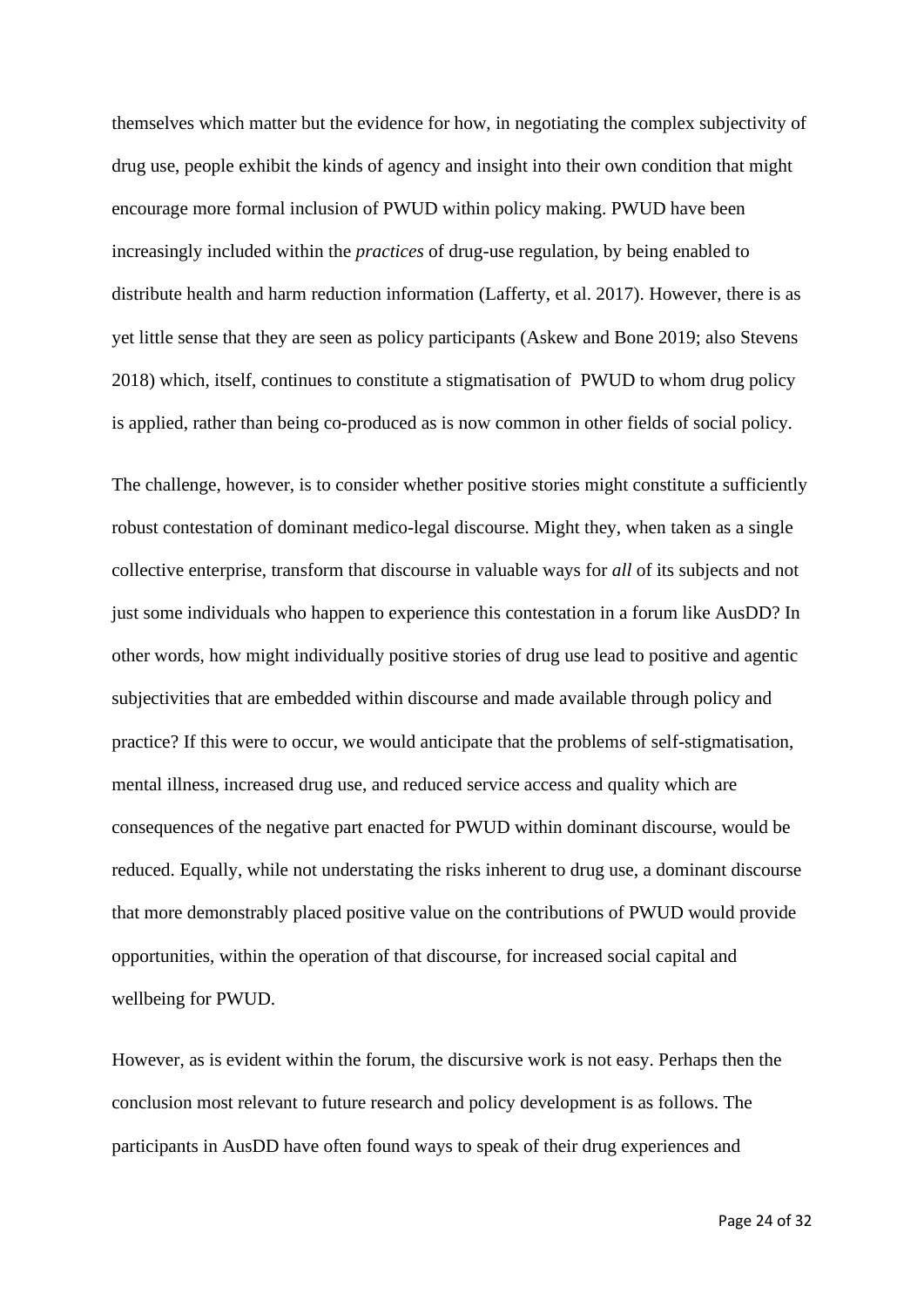identities in a manner that, despite the strictures of medico-legal discourse, nevertheless provides possibilities for positive, agentic subjectivity. In doing so, they must attend to that discourse, transgressing it, subverting it, and re-articulating it in different forms as they speak from a position of apparent passivity and negativity while simultaneously challenging this position. They show great awareness of the *contingency* of discourse (that its truth is constructed not inevitable); but also continue to have to negotiate with its authority over them. For those people who, within medico-legal discourse, are positioned as the authorities, perhaps the question now must be: how might they learn from the discursive struggles of PWUD and, reflecting on them, become more aware themselves of the contingent and partial nature of the truths on which their authority rests? And from this question emerges an important further research question: in what ways, and with what positive effects have medical and legal authorities actively included PWUD within policy formation and what impact has this had upon *their own* subjectivities as experts on drug use and management?

## <span id="page-25-0"></span>**Acknowledgements**

This material is based (wholly or partially) on data obtained from Bluelight.org. Bluelight.org is a non-profit online community dedicated to reducing drug-related harm. This work was conducted with authorization from Bluelight.org. The content is solely the responsibility of the authors and does not necessarily represent the official views of Bluelight.org. Thank you to the Bluelighters who have contributed to this paper.

## <span id="page-25-1"></span>**Declaration of Interest**

Monica Barratt is the Director of Research at Bluelight.org. No specific funding was used to support this project. The National Drug and Alcohol Research Centre and the National Drug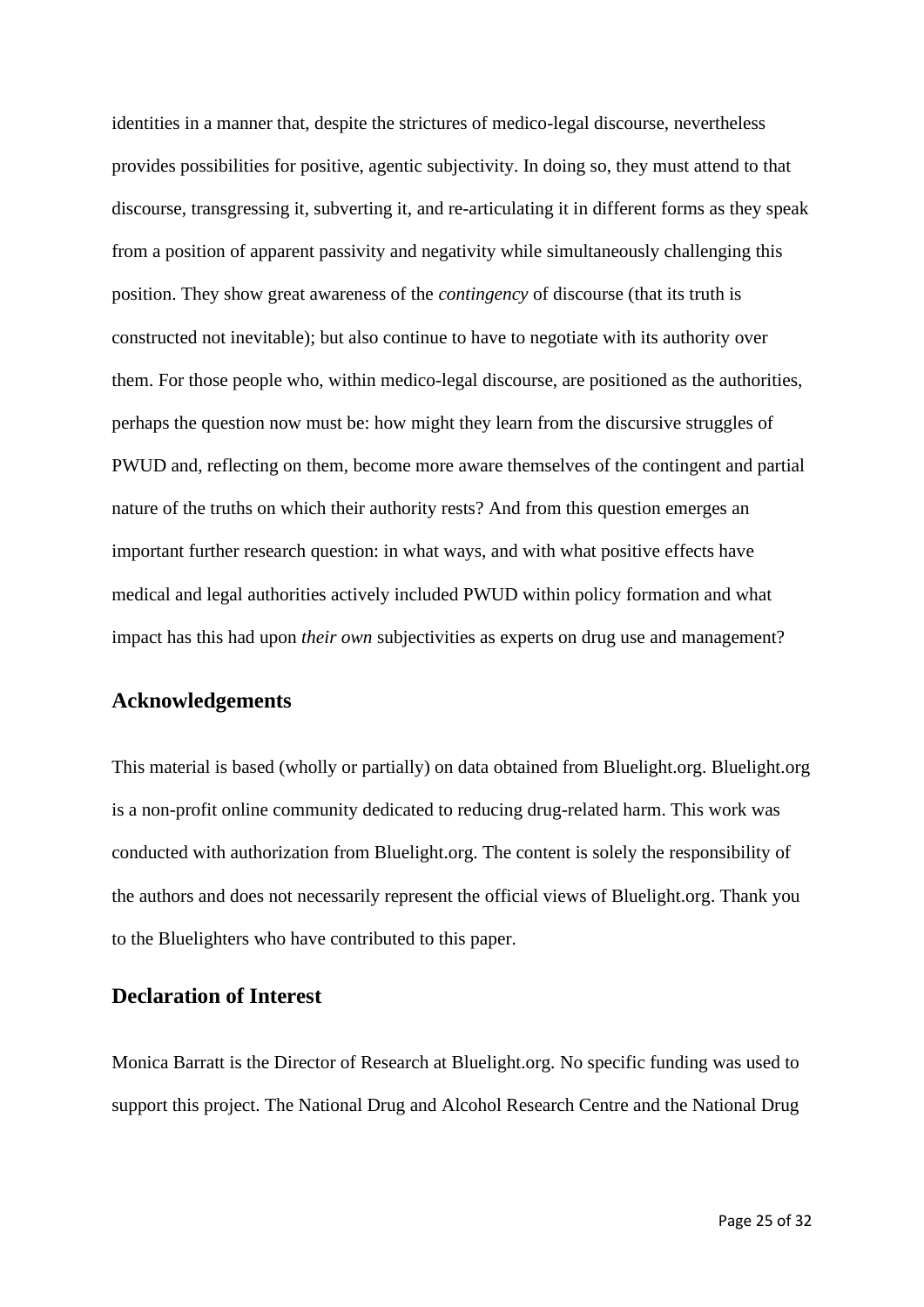Research Institute are supported by funding from the Australian Government under the Drug and Alcohol Program.

## <span id="page-26-0"></span>**References**

- Ahern J, Stuber J, Galea S. 2007. Stigma, discrimination and the health of illicit drug users. Drug Alcohol Depend. 88:188–196.
- Askew R, Bone M. 2019. Deconstructing prohibitionist ideology: a sociocognitive approach to understand opinions on UK drug policy and the law. Int J Drug Policy. 74:33–40.
- Barratt MJ, Lenton S. 2010. Beyond recruitment? Participatory online research with people who use drugs. Int J Internet Res Ethics. 3:69–86.
- Barratt MJ, Maddox A. 2016. Active engagement with stigmatised communities through digital ethnography. Qualitative Res. 16(6):701–719.
- Birtel MD, Wood L, Kempa, NJ. 2017. Stigma and social support in substance abuse: implications for mental health and well-being. Psychiatry Res. 252:1–8.
- Bishop BJ, Sonn CC, Drew NM, Contos NE. 2002. The evolution of epistemology and concepts in an iterative‐generative reflective practice: the importance of small differences. Am J Community Psychol. 30(4):493–510.
- Bluelight.org. 2020. Bluelight's Mission Statement [accessed 2020 Aug 12]. https://www.bluelight.org/xf/pages/Mission\_Statement/
- Bohling F. 2017. Psychedelic pleasures: an affective understanding of the joys of tripping. Int J Drug Policy. 49:133–143.
- Bosch T. 2008. Online coloured identities: a virtual ethnography. In: Hadland A, Louw E, Sesanti S, Wasserman H, editors. Power, Politics and Identity in South African Media, Republic of South Africa: HSRC Press; p. 184–203.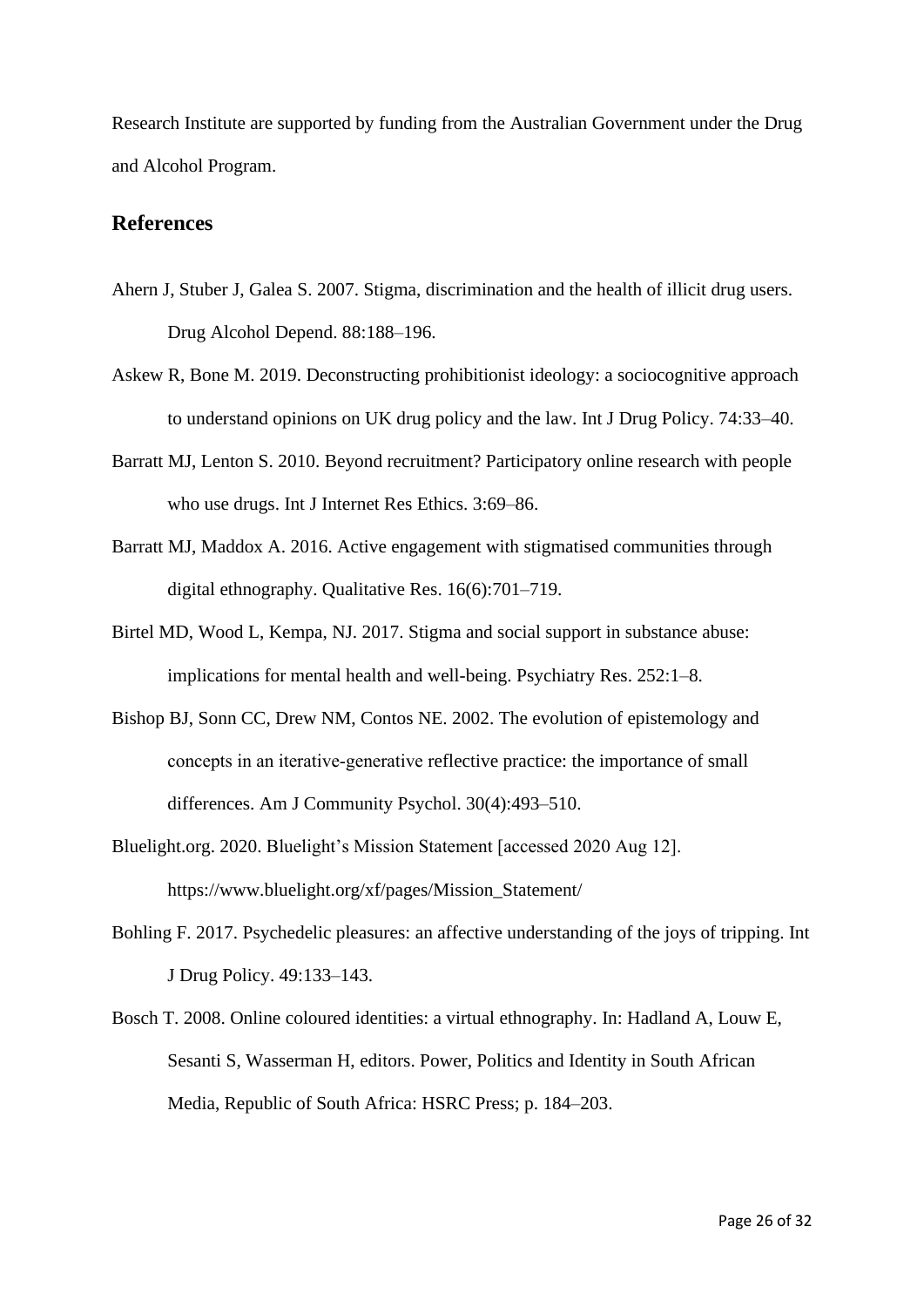- Bourgois P. 2018. Decolonising drug studies in an era of predatory accumulation. Third World Q. 39(2):385–398.
- Braun V, Clarke V. 2006. Using thematic analysis in psychology. Qual Res Psychol. 3:77– 101.
- Bright SJ, Bishop B, Kane R, Marsh A, Barratt, MJ. (2013). Kronic hysteria: exploring the intersection between Australian synthetic cannabis legislation, the media, and drugrelated harm. Int J Drug Policy. 24:231–237.
- Bright SJ. Kane R. Bishop B. Marsh A. 2014. Development of the Australian Dominant Drug Discourses Scale. Addict Res Theory. 22:416–423.
- Bright SJ, Marsh A, Smith LM, Bishop B. 2008. What can we say about substance use? Dominant discourses and narratives emergent from Australian media. Addict Res Theory. 16:135–148.
- Bunton R, Coveney J. 2011. Drugs' pleasures. Crit Public Health. 21(1):9–23.
- Charmaz K. 2004. Premises, principles, and practices in qualitative research: revisiting the foundations. Qual Health Res. 14(7):976–993.
- Duff C. 2008. The pleasure in context. Int J Drug Policy. 19(5):384–392.
- Dwyer R. 2008. Privleging pleasure: temazepam injection in a heroin marketplace. Int J Drug Policy. 19(5):367–374.
- Dzidic PL. 2010. Influences of worldviews, values and mythologies in Australian rural landscapes: considering culture, change, and transition [dissertation]. Perth: Curtin University.
- Eng P. 2020. Theorizing a more radical approach to addiction through the lens of participatory spirituality. Addict Res Theory. 28:12–20.
- Engel L. 2020. An online Australian drug discussion: Illicit drug policy and the Australian Drug Discussion (AusDD) forum [dissertation]. Canberra: Canberra University.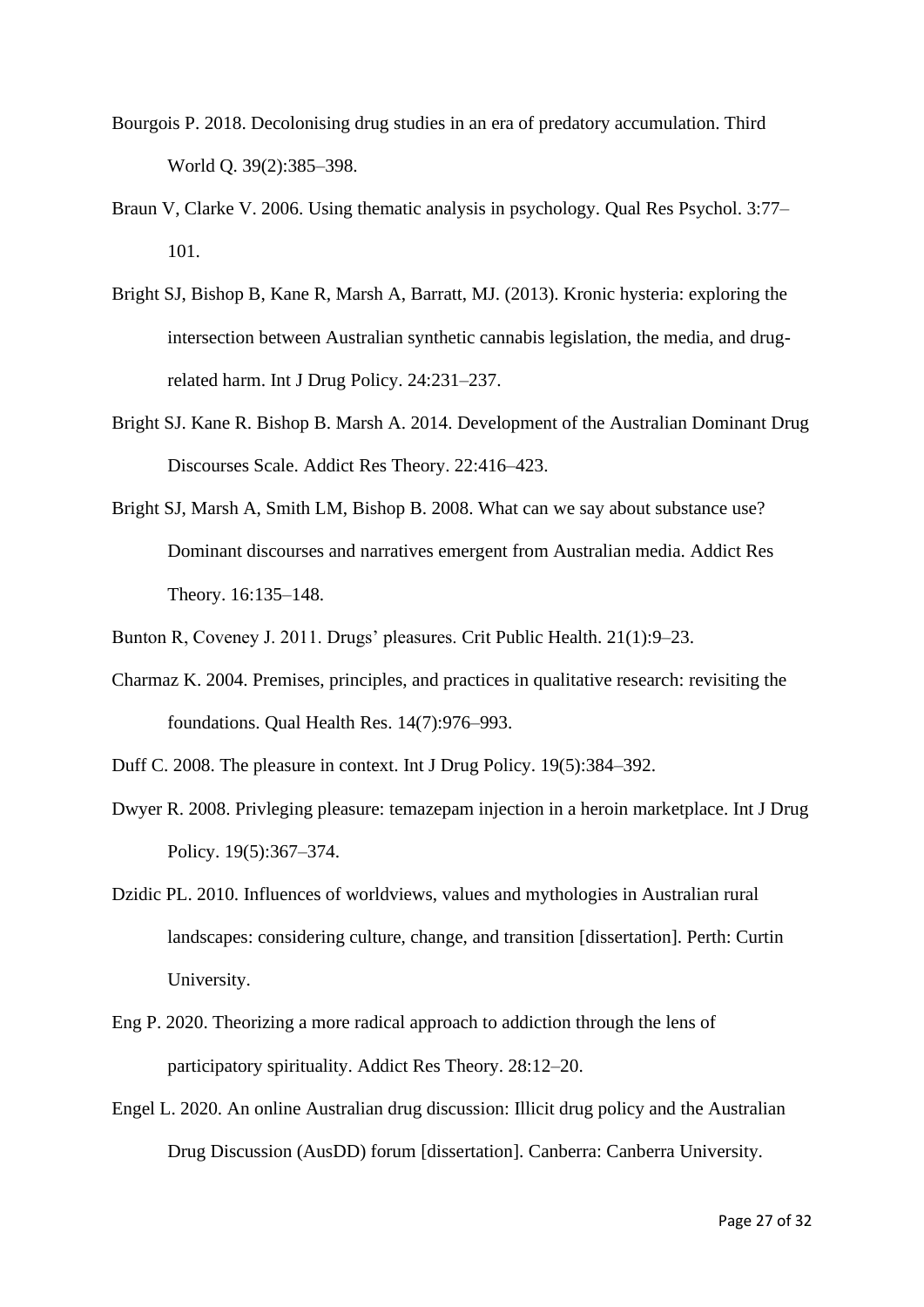- Enghoff O, Aldridge J. 2019. The value of unsolicited online data in drug policy research. Int J Drug Policy. 73:210–218.
- Farrugia A, Fraser S. 2017a. Science and scepticism: Drug information, young men and counterpublic health. Health. 21:595–615.
- Farrugia A, Fraser S. 2017b. Young brains at risk: Co-constituting youth and addiction in neuroscience-informed Australian drug eduction. BioSocieties. 12:588–610.
- Foucault M. 1978. The history of sexuality: Vol 1. An introduction (R. Hurley, Trans.) London: Penguin Press.
- Foucault M. 1986. The history of sexuality: Vol 2. The use of pleasure (R. Hurley, Trans.) London: Penguin Press.
- Foucault M. 1990. The history of sexuality: Vol 3. The care of the self (R. Hurley, Trans.) Allen Lane: Penguin Press.
- Fraser S, Pienaar K, Dilkes-Frayne E, Moore D, Kokanovic R, Treloar C, Dunlop A. 2017. Addiction stigma and the biopolitics of liberal modernity: a qualitative analysis. Int J Drug Policy. 44:192–201.
- Haythornthwaite, C. 2007. Social networks and online community. The Oxford handbook of Internet psychology. Oxford: OUP: 121-137.
- Jacinto C, Duterte M, Sales P, Murphy S. 2008. Maximising the highs and minimising the lows: Harm reduction guidance within ecstacy distribution networks. Int J Drug Policy. 19:393–400.
- Järvinen M. 2017. From wanting to willing—controlled drug use as a treatment goal. Soc Sci Med. 176:69–76.
- Jones N, Corrigan, PW. 2014. The stigma of disease and disability: understanding causes and overcoming injustices. Washington, DC: American Psychological Association.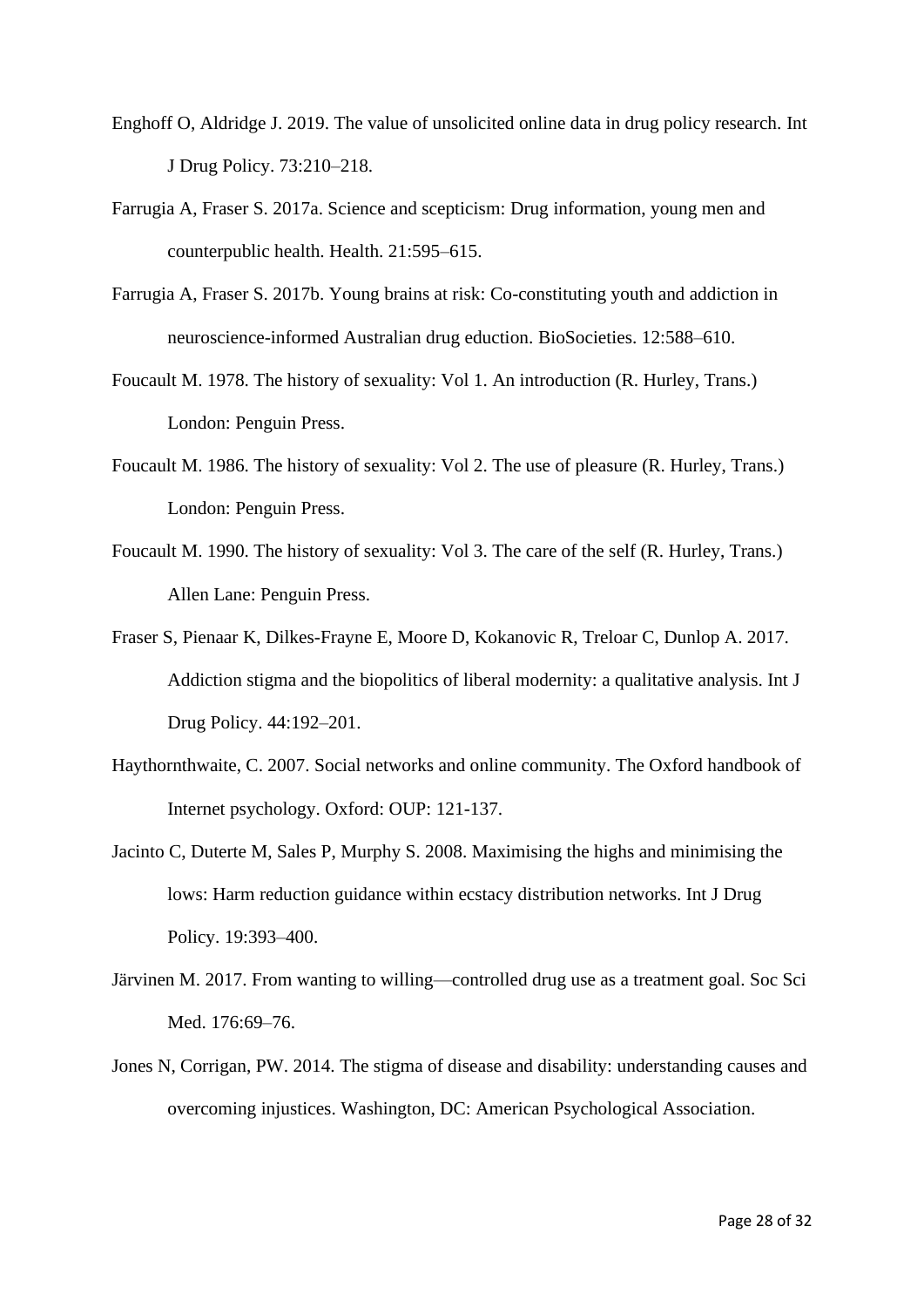- Keane H. 2008. Pleasure and discipline in the use of Ritalin. Int J Drug Policy. 19(5):401– 409.
- Kjellgren A. Soussan C. 2014. The flip side of 'Spice': the adverse effects of synthetic cannabinoids as discussed on a Swedish internet forum. Nordic Stud Alcohol Drugs. 31(2):207–220.
- Kulesza M, Larimer ME, Rao D. 2013. Substance use related stigma: what we know and the way forward. J Addict Behav Ther Rehabil. 2(2).
- Lafferty L, Treloar C, Van Breda N, Steele M, Hiley S, Flaherty I, Salmon A. 2017. It's fast, it's quick, it stops me being sick: How to influence preparation of opioid tablets for injection. Drug Alcohol Rev. 36:651-657.
- Lancaster K, Seear K, Treloar C. 2015. Laws prohibiting peer distribution of injecting equipment in Australia: a critical analysis of their effects. Int J Drug Policy. 26:1198– 1206.
- Lancaster K, Seear K, Ritter A. 2017. Making medicine producing pleasure: a critical examination of medicinal cannabis policy and law in Victoria, Australia. Int J Drug Policy. 49:117–125.
- Lee H, Petersen S. 2009. Demarginalizing the marginalized in substance abuse treatment: stories of homeless, active substance users in an urban harm reduction based drop-in center. Addict Res Theory. 17(6):622–636.
- Lingel J, boyd d. 2013. "Keep it secret, keep it safe": information poverty, information norms, and stigma. J Am Soc Inf Sci Tec. 64:981–991.
- Luoma JB, Twohig MP, Waltz T, Hayes SC, Roget N, Padilla M, Fisher G. 2007. An investigation of stigma in individuals receiving treatment for substance abuse. Addict Behav. 32(7):1331–1346.
- Lupton D. 1999. Risk. New York: Routledge.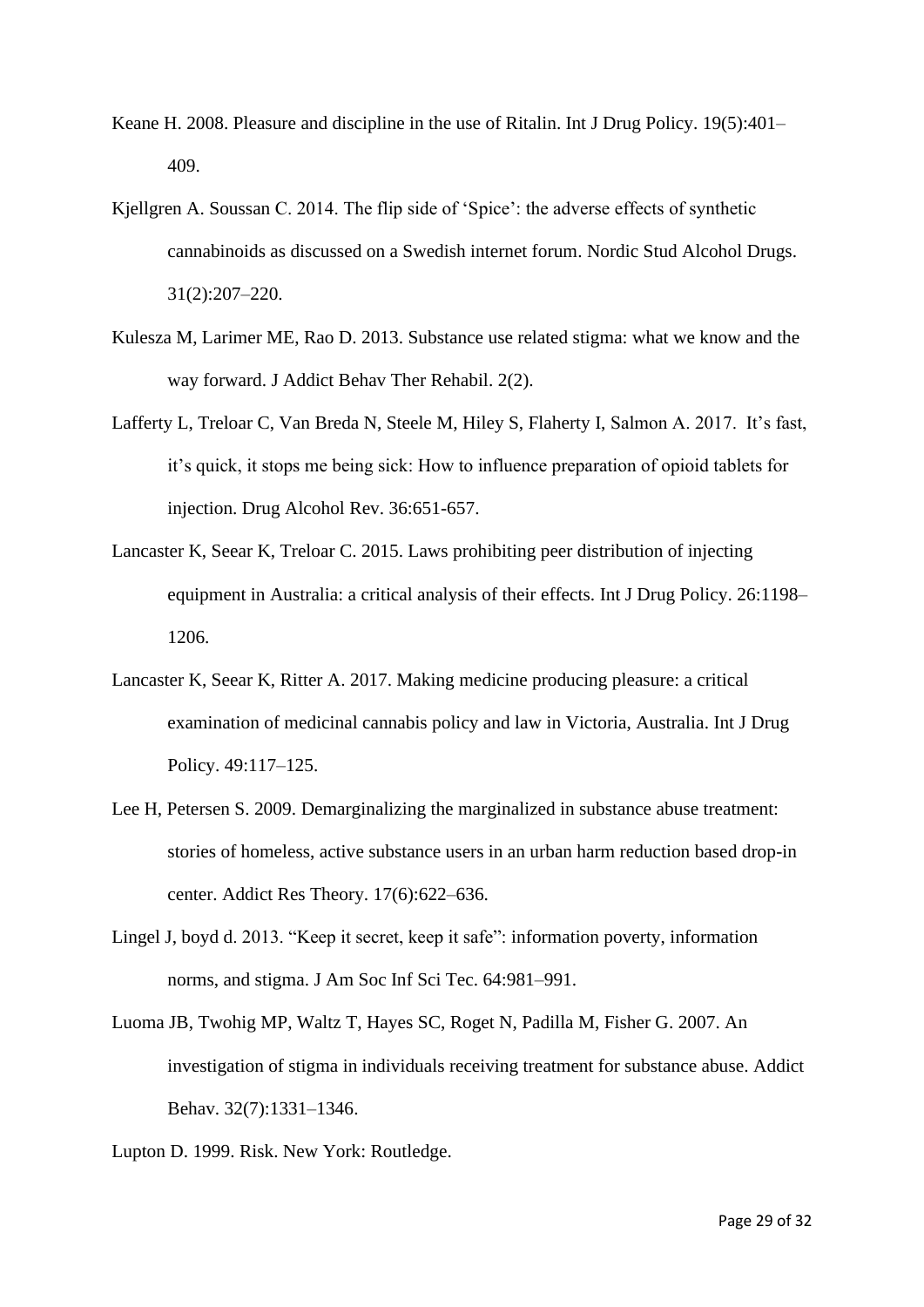- MacLean S. 2008. Volatile bodies: stories of corporeal pleasure and damage in marginalised young people's drug use. Int J Drug Policy. 19(5):375–383.
- Månsson J, Ekendahl M. 2013. Legitimacy through scaremongering: the discursive role of alcohol in online discussions of cannabis use and policy. Addict Res Theory. 21(6):469–478.
- McCosker A. 2017. Networks of advocacy and influence: peer mentors in beyondblue's mental health forums. Australia, Swinburne Social Innovation Research Institute.
- McCosker A. Hartup M. 2018. Turning to online peer forums for suicide and self-harm support: "it does help having you guys", Australia, beyondblue and Swinburne Social Innovation Research Institute.
- Miller WR. Rollnick S. (2012). Motivational interviewing: Helping people change. Guilford Press.
- Moore D. 2008. Erasing pleasure from public discourse on illicit drugs: On the creation and reproduction of an absence. Int J Drug Policy. 19:353–358.
- Móró L. Rácz J. 2013. Online drug-user led harm reduction in Hungary: a review of "Daath". Harm Reduct J. 10(18).
- Palamar JJ. 2012. A pilot study examining perceived rejection and secrecy in relation to illicit drug use and associated stigma. Drug Alcohol Rev. 31(4):573–579.
- Palamar JJ, Halkitis P, Kiang M. 2013. Perceived public stigma and stigmatization in explaining lifetime illicit drug use among emerging adults. Addict Res Theory. 21(6):516–525.
- Race K. 2008. The use of pleasure in harm reduction: Perspectives from the history of sexuality. Int J Drug Policy. 19(5):417–423.
- Rødner S. 2005. "I am not a drug abuser, I am a drug user": a discourse analysis of 44 drug users' construction of identity. Addict Res Theory. 13:333–346.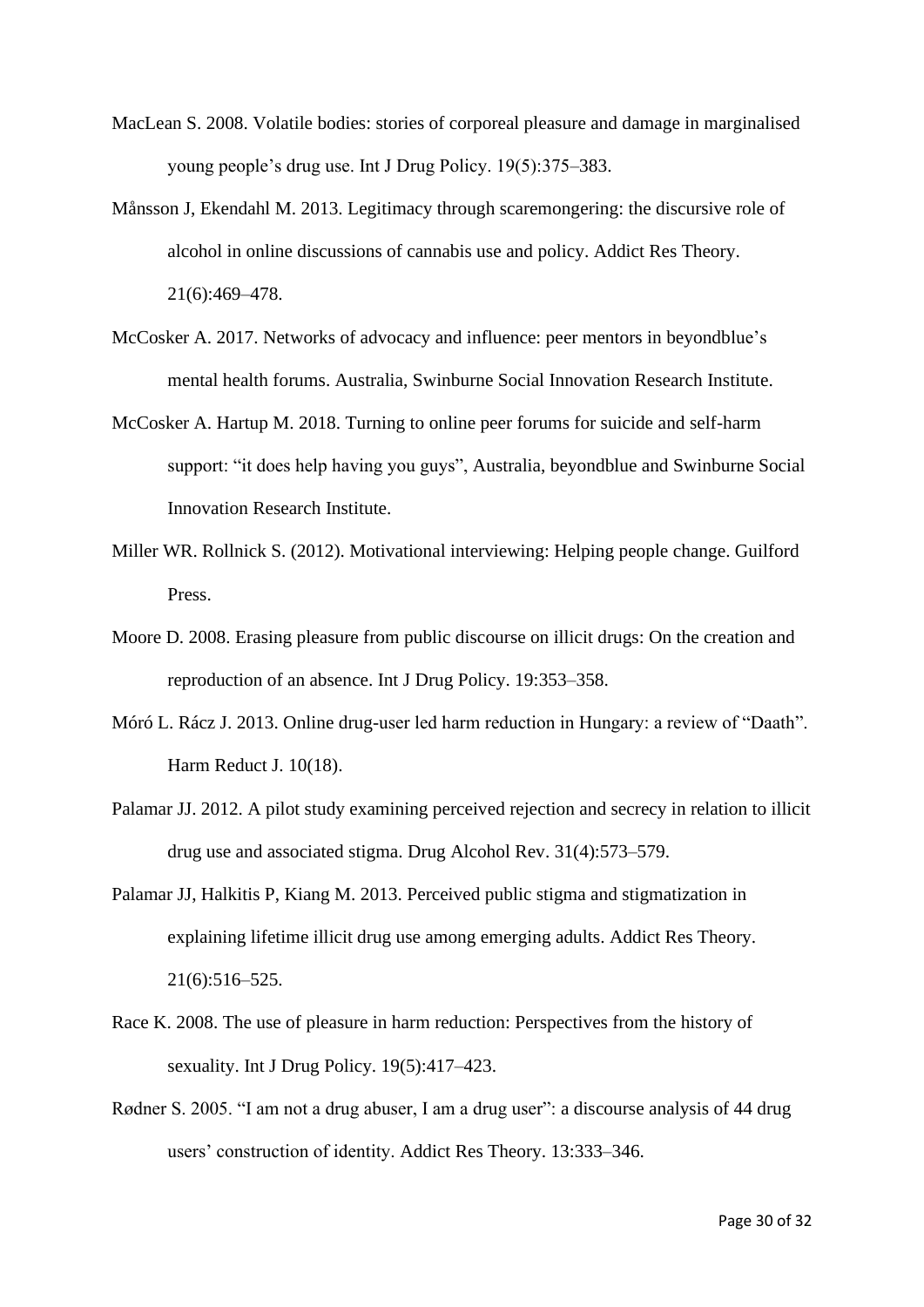- Semple SJ, Grant I, Patterson TL. 2005. Utilization of drug treatment programs by methamphetamine users: the role of social stigma. Am J Addict. 14(4):367–380.
- Soussan C, Kjellgren A. 2015. 'Chasing the high' experiences of ethylphenidate as described on international internet forums. Substance Abuse: Res Treat. 9:9–16.
- Stevens A. 2018. 'Being human' and the 'moral sidestep' in drug policy: explaining government inaction on opioid-related deaths in the UK. Addict Behav. 90:444–450.
- Szmigin I. Griffin C. Mistral W. Bengry-Howell A. Weale L. Hackley C. 2008. Re-framing 'binge drinking' as calculated hedonism: empirical evidence from the UK. Int J Drug Policy. 19(5):359–366.
- Taylor S. 2016. Moving beyond the other: a critique of the reductionist drugs discourse. Tijdschrift over Cultuur and Criminaliteit. 6:100–118.
- Taylor S, Buchanan J, Ayres TC. 2016. Prohibition, privilege and the drug apartheid: the failure of drug policy reform to address the underlying fallacies of drug prohibition. Criminol Crim Justice. 16(4):452–469.
- Toole P. 2019. Ministerial media release: NSW Government releases list of higher risk music festivals. [accessed 11 December 2019].

https://www.liquorandgaming.nsw.gov.au/news-and-media/ministerial-media-releasensw-government-releases-list-of-higher-risk-music-festivals.

- Tupper K. 2008. The globalisation of ayahuasca: harm reduction or benefit maximization? Int J Drug Policy. 19:297-303.
- van Boekel LC, Brouwers EP, Van Weeghel J, Garretsen HF. 2013. Stigma among health professionals towards patients with substance use disorders and its consequences for healthcare delivery: systematic review. Drug Alcohol Depend. 131(1):23–35.